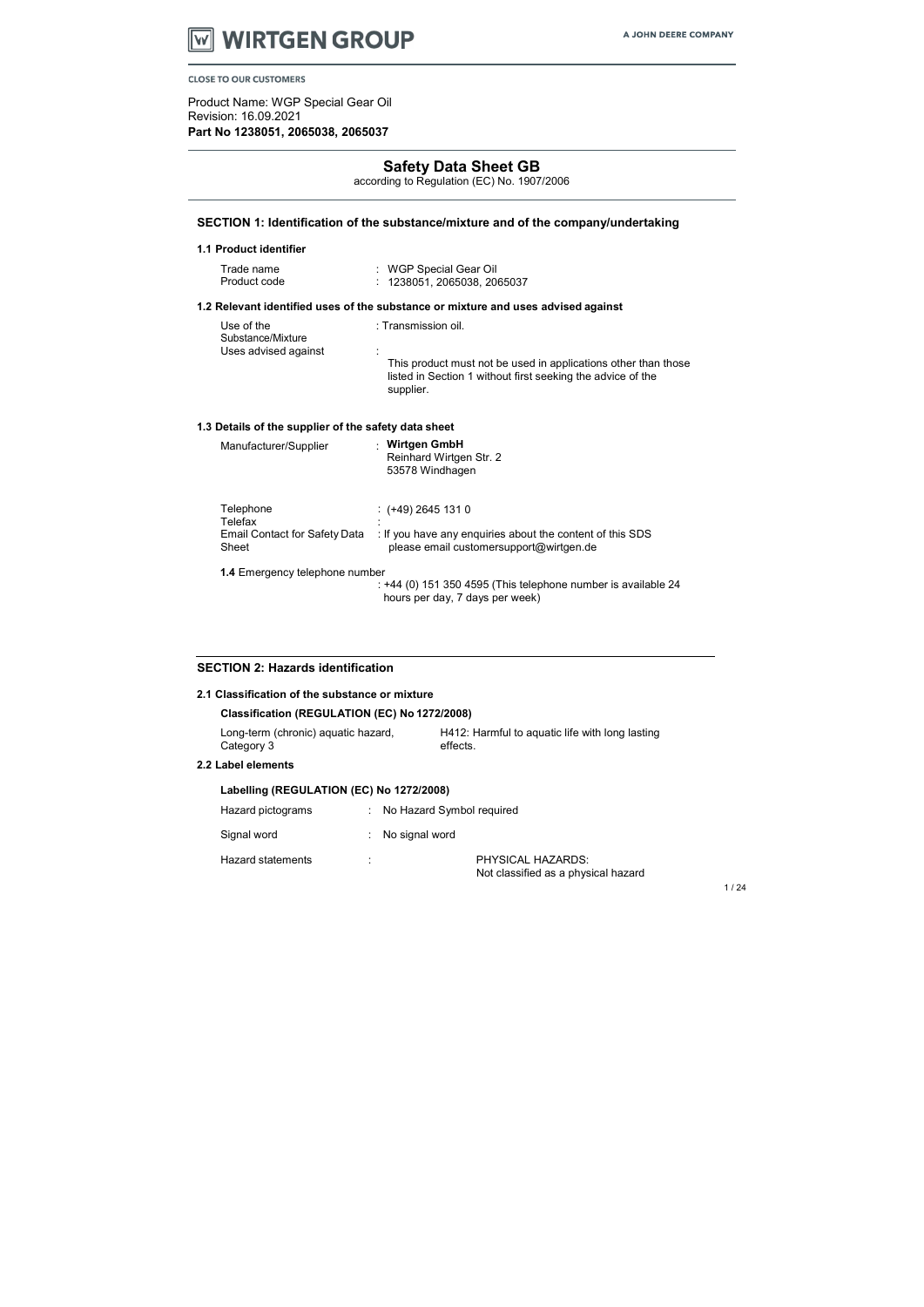

Product Name: WGP Special Gear Oil Revision: 16.09.2021 Part No 1238051, 2065038, 2065037

|                          | H412                                      | according to CLP criteria.<br><b>HEALTH HAZARDS:</b><br>Not classified as a health hazard under CLP<br>criteria.<br>ENVIRONMENTAL HAZARDS:<br>Harmful to aquatic life with long lasting<br>effects. |
|--------------------------|-------------------------------------------|-----------------------------------------------------------------------------------------------------------------------------------------------------------------------------------------------------|
| Precautionary statements | : Prevention:<br>P273<br><b>Response:</b> | Avoid release to the environment.                                                                                                                                                                   |
|                          |                                           | No precautionary phrases.                                                                                                                                                                           |
|                          | Storage:                                  | No precautionary phrases.                                                                                                                                                                           |
|                          | Disposal:                                 |                                                                                                                                                                                                     |
|                          | P <sub>501</sub>                          | Dispose of contents/ container to an<br>approved waste disposal plant.                                                                                                                              |

#### 2.3 Other hazards

This mixture does not contain any REACH registered substances that are assessed to be a PBT or a vPvB.

Prolonged or repeated skin contact without proper cleaning can clog the pores of the skin resulting in disorders such as oil acne/folliculitis.

Used oil may contain harmful impurities.

Not classified as flammable but will burn.

# SECTION 3: Composition/information on ingredients

#### 3.2 Mixtures

| Chemical nature | : Synthetic base oil and additives.                        |
|-----------------|------------------------------------------------------------|
|                 | Highly refined mineral oil.                                |
|                 | The highly refined mineral oil contains <3% (w/w) DMSO-    |
|                 | extract, according to IP346.                               |
|                 | The highly refined mineral oil is only present as additive |
|                 | diluent.                                                   |
|                 | Classification based on DMSO extract content < 3%          |
|                 | (Regulation (EC) 1272/2008, Annex VI, Part 3, Note L).     |

#### Hazardous components

| Chemical name         | CAS-No.      | Classification    | Concentration |
|-----------------------|--------------|-------------------|---------------|
|                       | EC-No.       | (REGULATION       | (% w/w)       |
|                       | Registration | (EC) No           |               |
|                       | number       | 1272/2008)        |               |
| Alkyl dithiophosphate | 255881-94-8  | Aquatic Acute1;   | $0.25 - 0.9$  |
|                       | 401-850-9    | H400              |               |
|                       |              | Aquatic Chronic1; |               |
|                       |              | H410              |               |
|                       |              | Repr.2; H361      |               |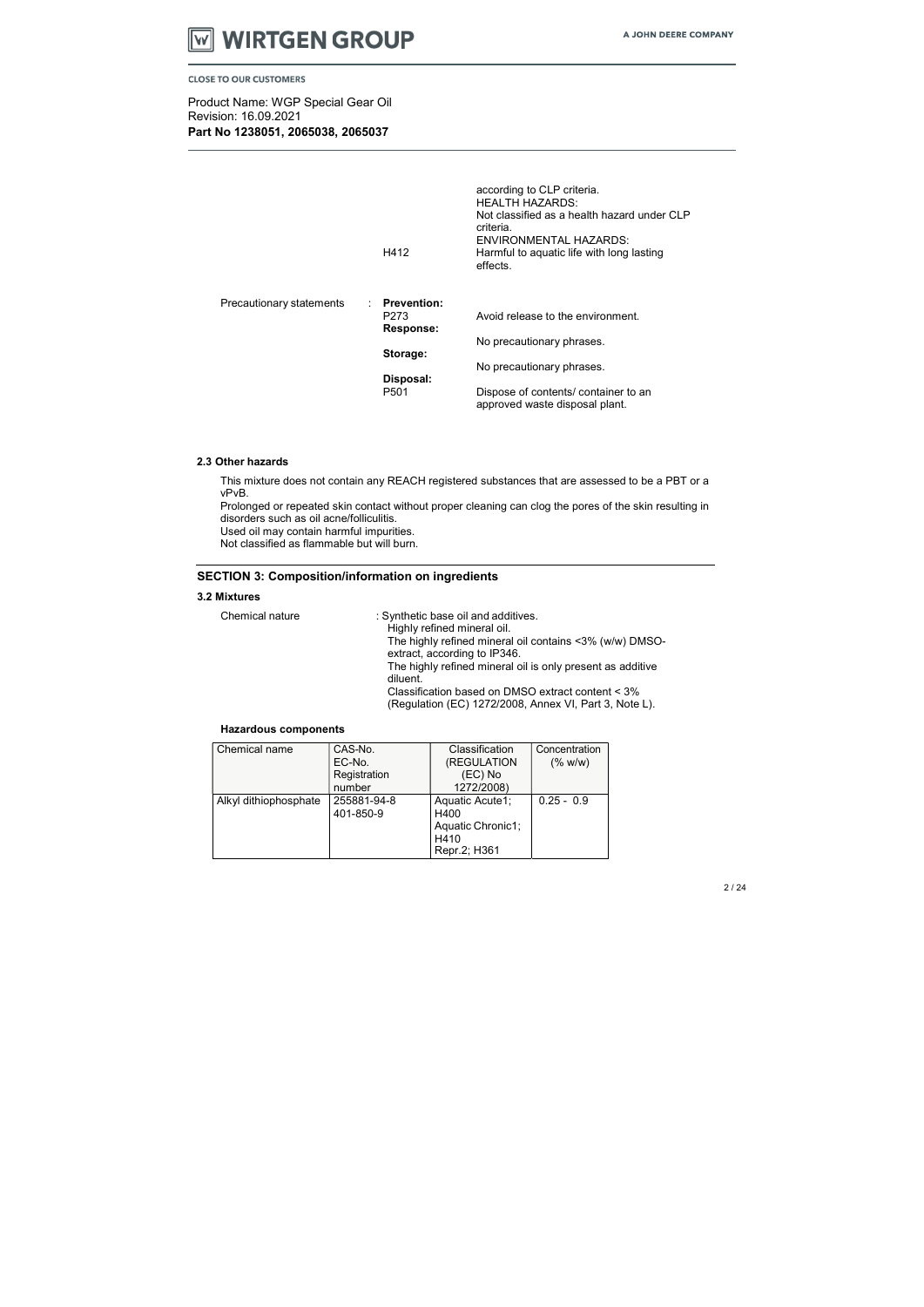# **WIRTGEN GROUP VV**

**CLOSE TO OUR CUSTOMERS** 

Product Name: WGP Special Gear Oil Revision: 16.09.2021 Part No 1238051, 2065038, 2065037

| Alkenyl amine                    | 1213789-63-9          | Acute Tox.4; H302<br>Asp. Tox.1; H304                                                                                                                                                                     | 0.8<br>0.25 |
|----------------------------------|-----------------------|-----------------------------------------------------------------------------------------------------------------------------------------------------------------------------------------------------------|-------------|
|                                  | 01-2119473797-19      | Skin Corr.1; H314<br><b>STOT SE3; H335</b><br>STOT RE2; H373<br>Aquatic Acute1;<br>H400<br>Aquatic Chronic1;<br>H410                                                                                      |             |
| Alkyl amine                      | 111-86-4<br>203-916-0 | Acute Tox.3; H301<br>Acute Tox.3; H311<br>Skin Corr.1; H314<br>Eye Dam.1; H318<br>Acute Tox.4; H332<br><b>STOT SE3; H335</b><br>Aquatic Acute1;<br>H400<br>Flam. Liq.3; H226<br>Aquatic Chronic2;<br>H411 | $0.1 - 0.9$ |
| Alcohols, C12-14,<br>ethoxylated | 68439-50-9            | Eye Dam.1; H318<br>Aquatic Acute1;<br>H400<br>Skin Irrit.2; H315<br>Aquatic Chronic3;<br>H412                                                                                                             | $0.1 - 0.9$ |

For explanation of abbreviations see section 16.

# SECTION 4: First aid measures

# 4.1 Description of first aid measures

| Protection of first-aiders | : When administering first aid, ensure that you are wearing the<br>appropriate personal protective equipment according to the<br>incident, injury and surroundings.                   |
|----------------------------|---------------------------------------------------------------------------------------------------------------------------------------------------------------------------------------|
| If inhaled                 | : No treatment necessary under normal conditions of use.<br>If symptoms persist, obtain medical advice.                                                                               |
| In case of skin contact    | : Remove contaminated clothing. Flush exposed area with<br>water and follow by washing with soap if available.<br>If persistent irritation occurs, obtain medical attention.          |
| In case of eye contact     | : Flush eye with copious quantities of water.<br>Remove contact lenses, if present and easy to do. Continue<br>rinsing.<br>If persistent irritation occurs, obtain medical attention. |
| If swallowed               | : In general no treatment is necessary unless large quantities<br>are swallowed, however, get medical advice.                                                                         |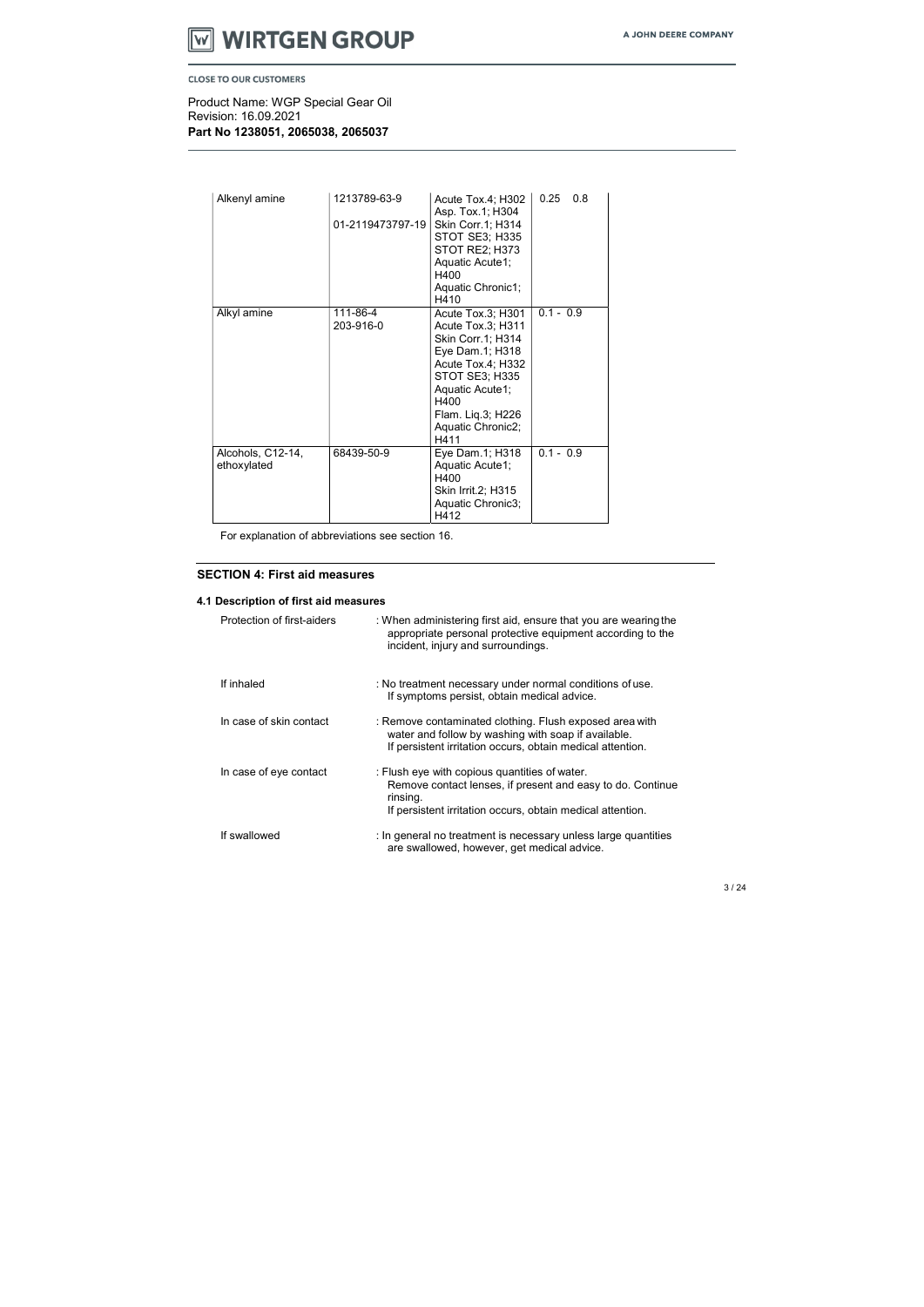

Product Name: WGP Special Gear Oil Revision: 16.09.2021 Part No 1238051, 2065038, 2065037

# 4.2 Most important symptoms and effects, both acute and delayed

Treatment : Notes to doctor/physician: Treat symptomatically.

| Symptoms                                                                       | : Oil acne/folliculitis signs and symptoms may include formation<br>of black pustules and spots on the skin of exposed areas.<br>Ingestion may result in nausea, vomiting and/or diarrhoea. |  |  |  |
|--------------------------------------------------------------------------------|---------------------------------------------------------------------------------------------------------------------------------------------------------------------------------------------|--|--|--|
| 4.3 Indication of any immediate medical attention and special treatment needed |                                                                                                                                                                                             |  |  |  |

# SECTION 5: Firefighting measures

|  | 5.1 Extinguishing media |  |
|--|-------------------------|--|
|--|-------------------------|--|

| Suitable extinguishing media                              | : Foam, water spray or fog. Dry chemical powder, carbon<br>dioxide, sand or earth may be used for small fires only.                                                                                                                                                                                                                                                       |
|-----------------------------------------------------------|---------------------------------------------------------------------------------------------------------------------------------------------------------------------------------------------------------------------------------------------------------------------------------------------------------------------------------------------------------------------------|
| Unsuitable extinguishing<br>media                         | : Do not use water in a jet.                                                                                                                                                                                                                                                                                                                                              |
| 5.2 Special hazards arising from the substance or mixture |                                                                                                                                                                                                                                                                                                                                                                           |
| Specific hazards during<br>firefighting                   | : Hazardous combustion products may include: A complex<br>mixture of airborne solid and liquid particulates and gases<br>(smoke). Carbon monoxide may be evolved if incomplete<br>combustion occurs. Unidentified organic and inorganic<br>compounds.                                                                                                                     |
| 5.3 Advice for firefighters                               |                                                                                                                                                                                                                                                                                                                                                                           |
| Special protective equipment<br>for firefighters          | : Proper protective equipment including chemical resistant<br>gloves are to be worn; chemical resistant suit is indicated if<br>large contact with spilled product is expected. Self-Contained<br>Breathing Apparatus must be worn when approaching a fire in<br>a confined space. Select fire fighter's clothing approved to<br>relevant Standards (e.g. Europe: EN469). |
| Specific extinguishing<br>methods                         | : Use extinguishing measures that are appropriate to local<br>circumstances and the surrounding environment.                                                                                                                                                                                                                                                              |
|                                                           |                                                                                                                                                                                                                                                                                                                                                                           |

#### SECTION 6: Accidental release measures

# 6.1 Personal precautions, protective equipment and emergency procedures

| Personal precautions | : 6.1.1 For non emergency personnel: |
|----------------------|--------------------------------------|
|                      | Avoid contact with skin and eyes.    |
|                      | 6.1.2 For emergency responders:      |
|                      | Avoid contact with skin and eyes.    |

6.2 Environmental precautions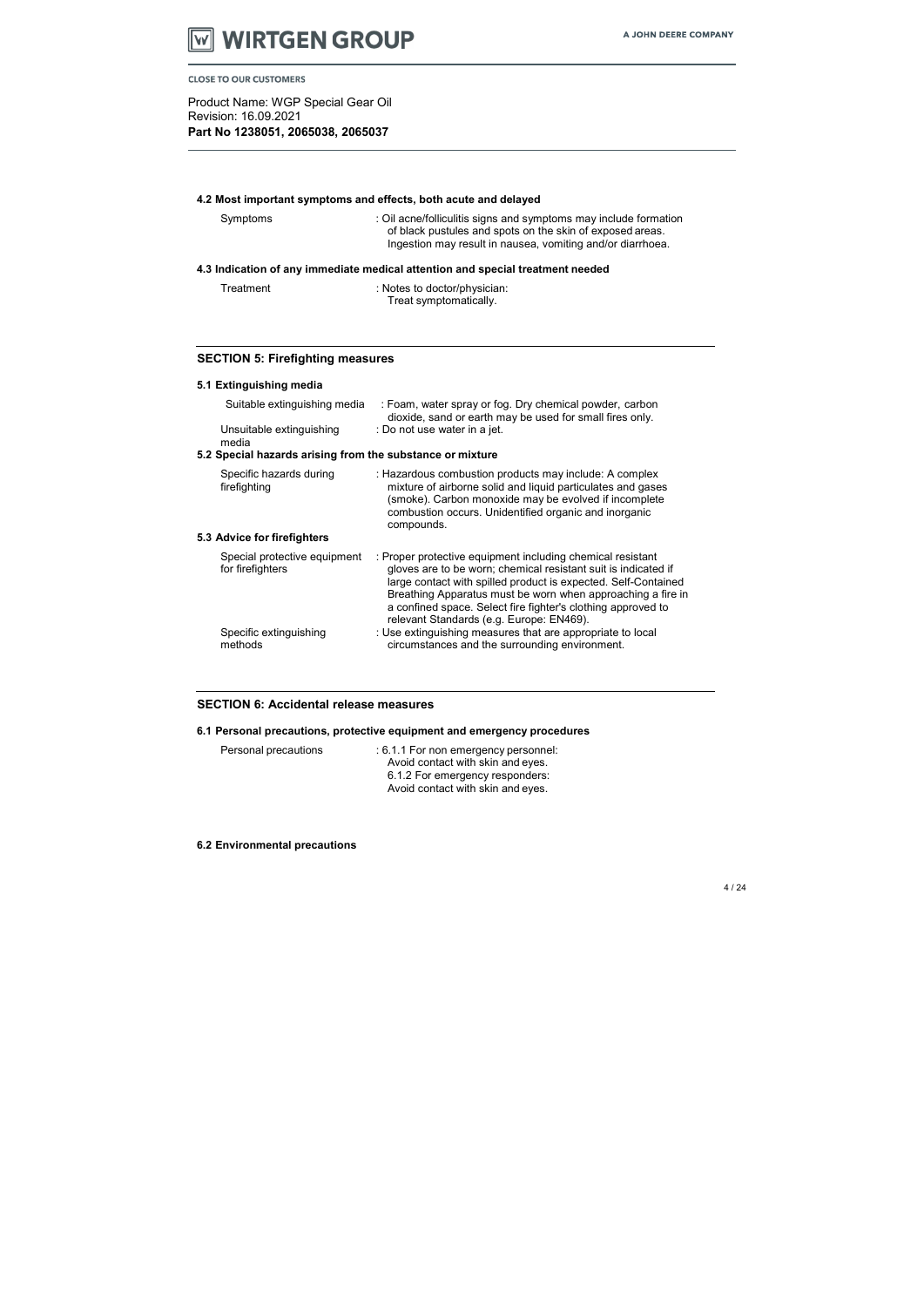

Product Name: WGP Special Gear Oil Revision: 16.09.2021 Part No 1238051, 2065038, 2065037

Environmental precautions : Use appropriate containment to avoid environmental contamination. Prevent from spreading or entering drains, ditches or rivers by using sand, earth, or other appropriate barriers.

# 6.3 Methods and materials for containment and cleaning up

| Methods for cleaning up | : Slippery when spilt. Avoid accidents, clean up immediately.<br>Prevent from spreading by making a barrier with sand, earth<br>or other containment material. |
|-------------------------|----------------------------------------------------------------------------------------------------------------------------------------------------------------|
|                         | Reclaim liquid directly or in an absorbent.<br>Soak up residue with an absorbent such as clay, sand or other<br>suitable material and dispose of properly.     |

#### 6.4 Reference to other sections

For guidance on selection of personal protective equipment see Section 8 of this Safety Data Sheet., For guidance on disposal of spilled material see Section 13 of this Safety Data Sheet.

# SECTION 7: Handling and storage

| <b>General Precautions</b>                                       | : Use local exhaust ventilation if there is risk of inhalation of<br>vapours, mists or aerosols.<br>Use the information in this data sheet as input to a risk<br>assessment of local circumstances to help determine<br>appropriate controls for safe handling, storage and disposal of<br>this material.   |
|------------------------------------------------------------------|-------------------------------------------------------------------------------------------------------------------------------------------------------------------------------------------------------------------------------------------------------------------------------------------------------------|
| 7.1 Precautions for safe handling                                |                                                                                                                                                                                                                                                                                                             |
| Advice on safe handling                                          | : Avoid prolonged or repeated contact with skin.<br>Avoid inhaling vapour and/or mists.<br>When handling product in drums, safety footwear should be<br>worn and proper handling equipment should be used.<br>Properly dispose of any contaminated rags or cleaning<br>materials in order to prevent fires. |
| <b>Product Transfer</b>                                          | : Proper grounding and bonding procedures should be used<br>during all bulk transfer operations to avoid static accumulation.<br>Proper grounding and bonding procedures should be used<br>during all bulk transfer operations to avoid static accumulation.                                                |
|                                                                  |                                                                                                                                                                                                                                                                                                             |
| 7.2 Conditions for safe storage, including any incompatibilities |                                                                                                                                                                                                                                                                                                             |
| Other data                                                       | : Keep container tightly closed and in a cool, well-ventilated<br>place. Use properly labeled and closable containers.                                                                                                                                                                                      |
|                                                                  | Store at ambient temperature.                                                                                                                                                                                                                                                                               |
|                                                                  | Store at ambient temperature.                                                                                                                                                                                                                                                                               |
|                                                                  | Refer to section 15 for any additional specific legislation                                                                                                                                                                                                                                                 |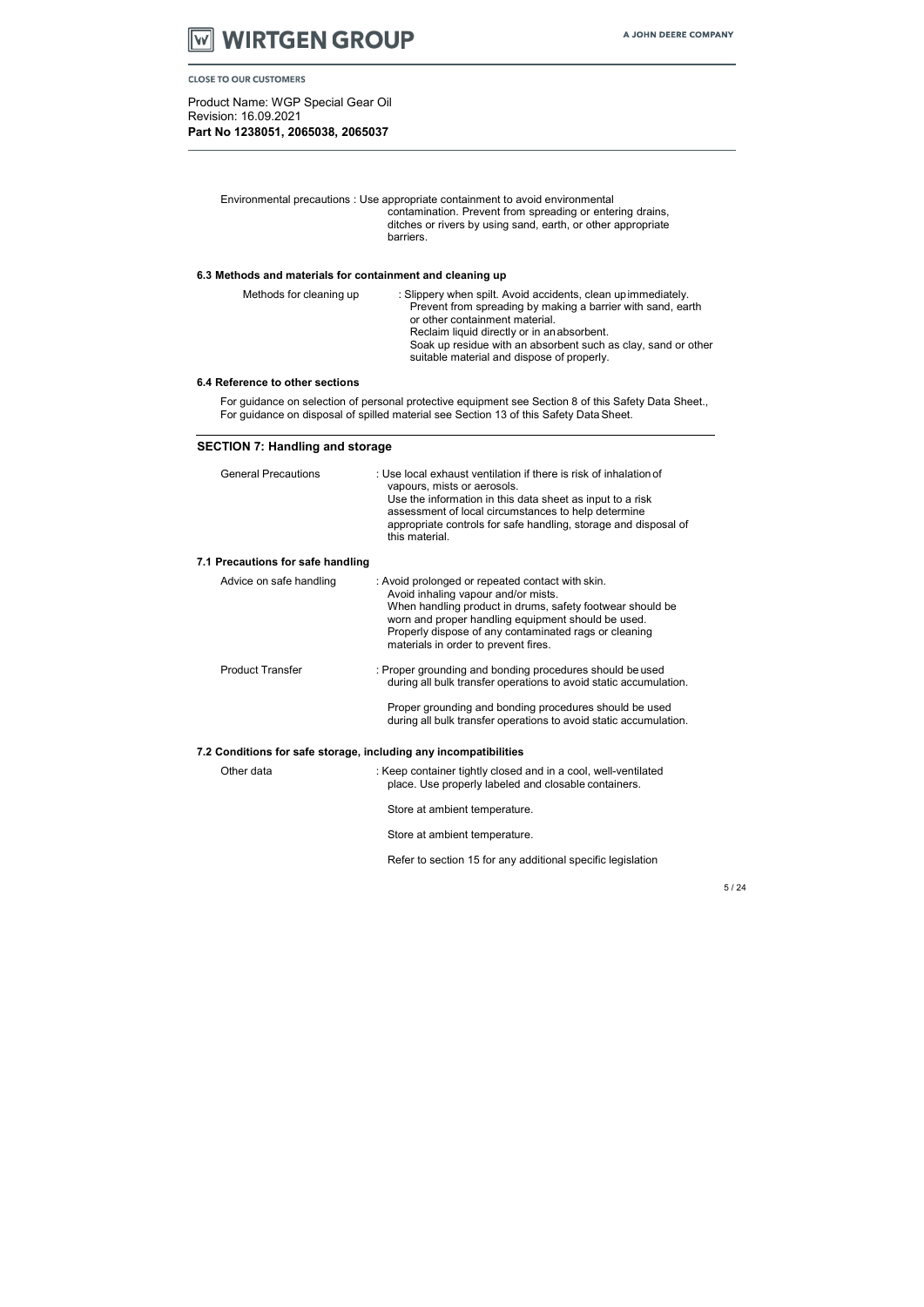

Product Name: WGP Special Gear Oil Revision: 16.09.2021 Part No 1238051, 2065038, 2065037

|                         | covering the packaging and storage of this product.                                                                                                                                               |
|-------------------------|---------------------------------------------------------------------------------------------------------------------------------------------------------------------------------------------------|
|                         | The storage of this product may be subject to the Control of<br>Pollution (Oil Storage) (England) Regulations. Further<br>guidance may be obtained from the local environmental<br>agency office. |
| Packaging material      | : Suitable material: For containers or container linings, use mild<br>steel or high density polyethylene.<br>Unsuitable material: PVC.                                                            |
| Container Advice        | : Polyethylene containers should not be exposed to high<br>temperatures because of possible risk of distortion.                                                                                   |
| 7.3 Specific end use(s) |                                                                                                                                                                                                   |
| Specific use(s)         | : Not applicable.                                                                                                                                                                                 |
|                         |                                                                                                                                                                                                   |

#### SECTION 8: Exposure controls/personal protection

#### 8.1 Control parameters

#### Occupational Exposure Limits

#### Biological occupational exposure limits

No biological limit allocated.

Monitoring Methods

Monitoring of the concentration of substances in the breathing zone of workers or in the general workplace may be required to confirm compliance with an OEL and adequacy of exposure controls. For some substances biological monitoring may also be appropriate.

Validated exposure measurement methods should be applied by a competent person and samples analysed by an accredited laboratory.

Examples of sources of recommended exposure measurement methods are given below or contact the supplier. Further national methods may be available.

National Institute of Occupational Safety and Health (NIOSH), USA: Manual of Analytical Methods http://www.cdc.gov/niosh/

Occupational Safety and Health Administration (OSHA), USA: Sampling and Analytical Methods http://www.osha.gov/

Health and Safety Executive (HSE), UK: Methods for the Determination of Hazardous Substances http://www.hse.gov.uk/

Institut für Arbeitsschutz Deutschen Gesetzlichen Unfallversicherung (IFA) , Germany http://www.dguv.de/inhalt/index.jsp

L'Institut National de Recherche et de Securité, (INRS), France http://www.inrs.fr/accueil

| Components        | CAS-No. | Value type (Form<br>of exposure) | Control parameters | Basis                                  |
|-------------------|---------|----------------------------------|--------------------|----------------------------------------|
| Oil mist, mineral |         | TWA                              | $5 \text{ mg/m}$   | US. ACGIH<br>Threshold<br>Limit Values |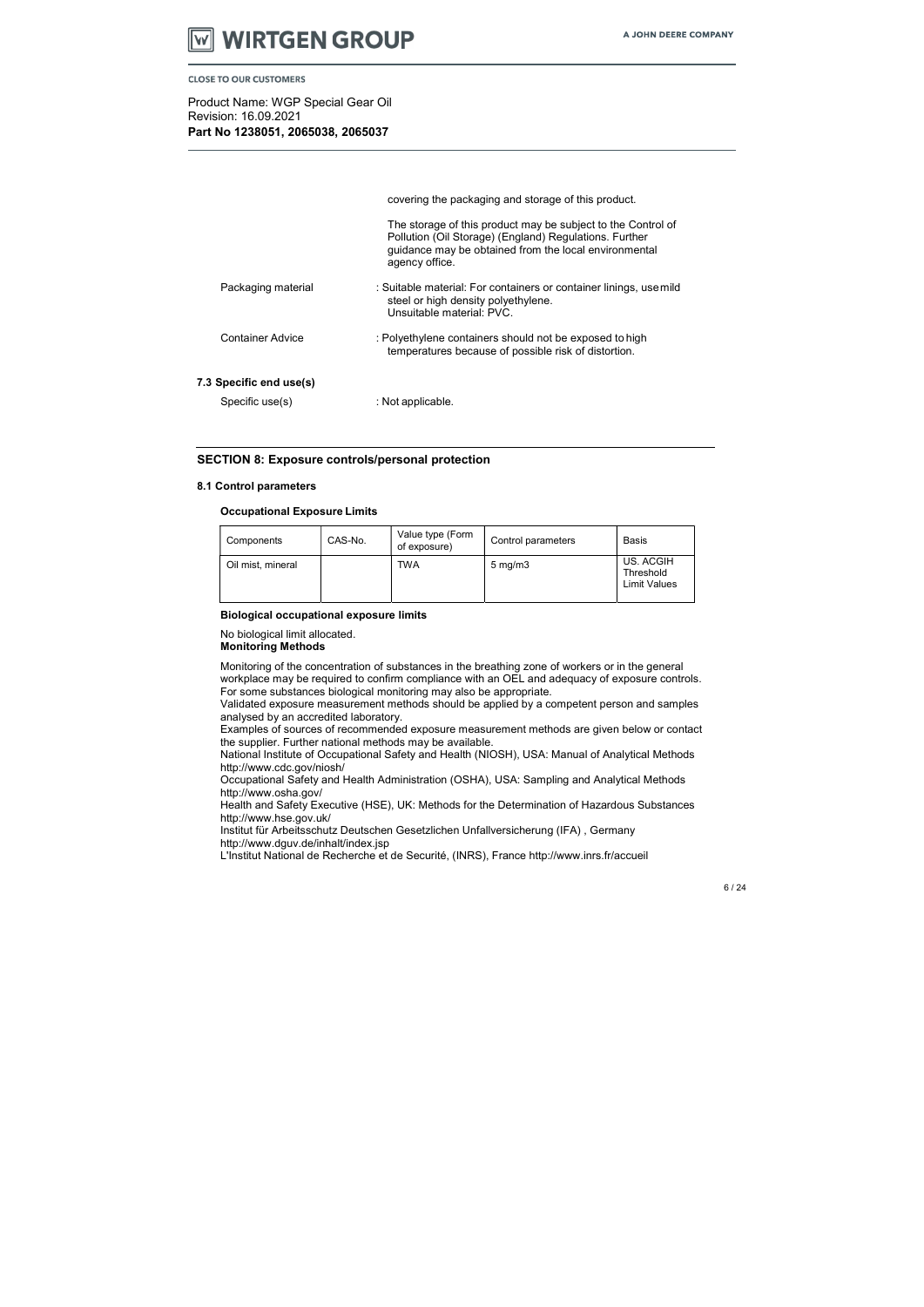# **WIRTGEN GROUP**

**CLOSE TO OUR CUSTOMERS** 

Product Name: WGP Special Gear Oil Revision: 16.09.2021 Part No 1238051, 2065038, 2065037

#### 8.2 Exposure controls

Engineering measuresThe level of protection and types of controls necessary will vary depending upon potential exposure conditions. Select controls based on a risk assessment of local circumstances. Appropriate measures include: Adequate ventilation to control airborne concentrations.

Where material is heated, sprayed or mist formed, there is greater potential for airborne concentrations to be generated.

General Information:

Personal protective equipment (PPE) should meet recommended national standards. Check with PPE suppliers.

Define procedures for safe handling and maintenance of controls. Educate and train workers in the hazards and control measures relevant to normal activities associated with this product. Ensure appropriate selection, testing and maintenance of equipment used to control exposure, e.g. personal protective equipment, local exhaust ventilation. Drain down system prior to equipment break-in or maintenance. Retain drain downs in sealed storage pending disposal or subsequent recycle. Always observe good personal hygiene measures, such as washing hands after handling the material and before eating, drinking, and/or smoking. Routinely wash work clothing and protective equipment to remove contaminants. Discard contaminated clothing and footwear that cannot be cleaned. Practice good housekeeping.

Remarks : Where hand contact with the product may occur the use of gloves approved to relevant standards (e.g. Europe: EN374, US: F739) made from the following materials may provide suitable chemical protection. PVC, neoprene or nitrile rubber gloves Suitability and durability of a glove is dependent on usage, e.g. frequency and duration of contact, chemical resistance of glove material, dexterity. Always seek advice from glove suppliers. Contaminated gloves should be replaced. Personal hygiene is a key element of effective hand care. Gloves must only be worn on clean hands. After using gloves, hands should be washed and dried thoroughly. Application of a non-perfumed moisturizer is recommended.

#### Personal protective equipment

The provided information is made in consideration of the PPE directive (Council Directive 89/686/EEC) and the CEN European Committee for Standardisation (CEN) standards.

| Eye protection | : If material is handled such that it could be splashed intoeyes, |
|----------------|-------------------------------------------------------------------|
|                | protective eyewear is recommended.                                |
|                | Approved to EU Standard EN166.                                    |

#### Hand protection

For continuous contact we recommend gloves with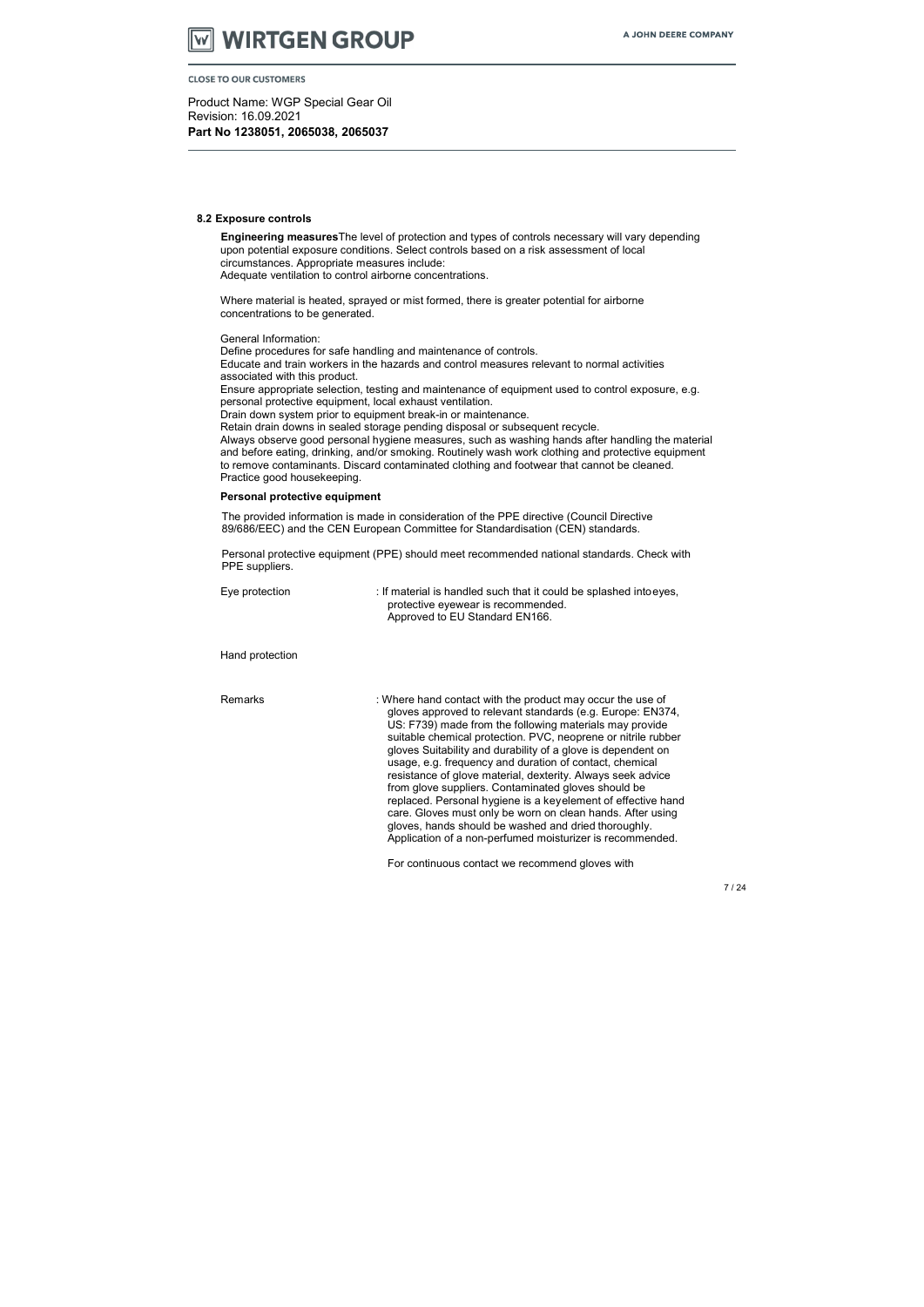# **WIRTGEN GROUP AV**

**CLOSE TO OUR CUSTOMERS** 

Product Name: WGP Special Gear Oil Revision: 16.09.2021 Part No 1238051, 2065038, 2065037

|                                        | breakthrough time of more than 240 minutes with preference<br>for > 480 minutes where suitable gloves can be identified. For<br>short-term/splash protection we recommend the same but<br>recognize that suitable gloves offering this level of protection<br>may not be available and in this case a lower breakthrough<br>time maybe acceptable so long as appropriate maintenance<br>and replacement regimes are followed. Glove thickness is not<br>a good predictor of glove resistance to a chemical as it is<br>dependent on the exact composition of the glove material.<br>Glove thickness should be typically greater than 0.35 mm<br>depending on the glove make and model.                                                                                                                                       |  |
|----------------------------------------|------------------------------------------------------------------------------------------------------------------------------------------------------------------------------------------------------------------------------------------------------------------------------------------------------------------------------------------------------------------------------------------------------------------------------------------------------------------------------------------------------------------------------------------------------------------------------------------------------------------------------------------------------------------------------------------------------------------------------------------------------------------------------------------------------------------------------|--|
| Skin and body protection               | : Skin protection is not ordinarily required beyond standard<br>work clothes.<br>It is good practice to wear chemical resistant gloves.                                                                                                                                                                                                                                                                                                                                                                                                                                                                                                                                                                                                                                                                                      |  |
| Respiratory protection                 | : No respiratory protection is ordinarily required under normal<br>conditions of use.<br>In accordance with good industrial hygiene practices,<br>precautions should be taken to avoid breathing of material.<br>If engineering controls do not maintain airborne<br>concentrations to a level which is adequate to protect worker<br>health, select respiratory protection equipment suitable for the<br>specific conditions of use and meeting relevant legislation.<br>Check with respiratory protective equipment suppliers.<br>Where air-filtering respirators are suitable, select an<br>appropriate combination of mask and filter.<br>Select a filter suitable for combined particulate/organic gases<br>and vapours [Type A/Type P boiling point > $65^{\circ}$ C (149 $^{\circ}$ F)]<br>meeting EN14387 and EN143. |  |
| Thermal hazards                        | : Not applicable                                                                                                                                                                                                                                                                                                                                                                                                                                                                                                                                                                                                                                                                                                                                                                                                             |  |
| Hygiene measures                       | : Exposure to this product should be reduced as low as<br>reasonably practicable. Reference should be made to the<br>Health and Safety Executive's publication "COSHH<br>Essentials".                                                                                                                                                                                                                                                                                                                                                                                                                                                                                                                                                                                                                                        |  |
| <b>Environmental exposure controls</b> |                                                                                                                                                                                                                                                                                                                                                                                                                                                                                                                                                                                                                                                                                                                                                                                                                              |  |
| General advice                         | : Take appropriate measures to fulfill the requirements of<br>relevant environmental protection legislation. Avoid<br>contamination of the environment by following advice given in<br>Section 6. If necessary, prevent undissolved material from<br>being discharged to waste water. Waste water should be<br>treated in a municipal or industrial waste water treatment plant<br>before discharge to surface water.<br>Local guidelines on emission limits for volatile substances<br>must be observed for the discharge of exhaust air containing                                                                                                                                                                                                                                                                         |  |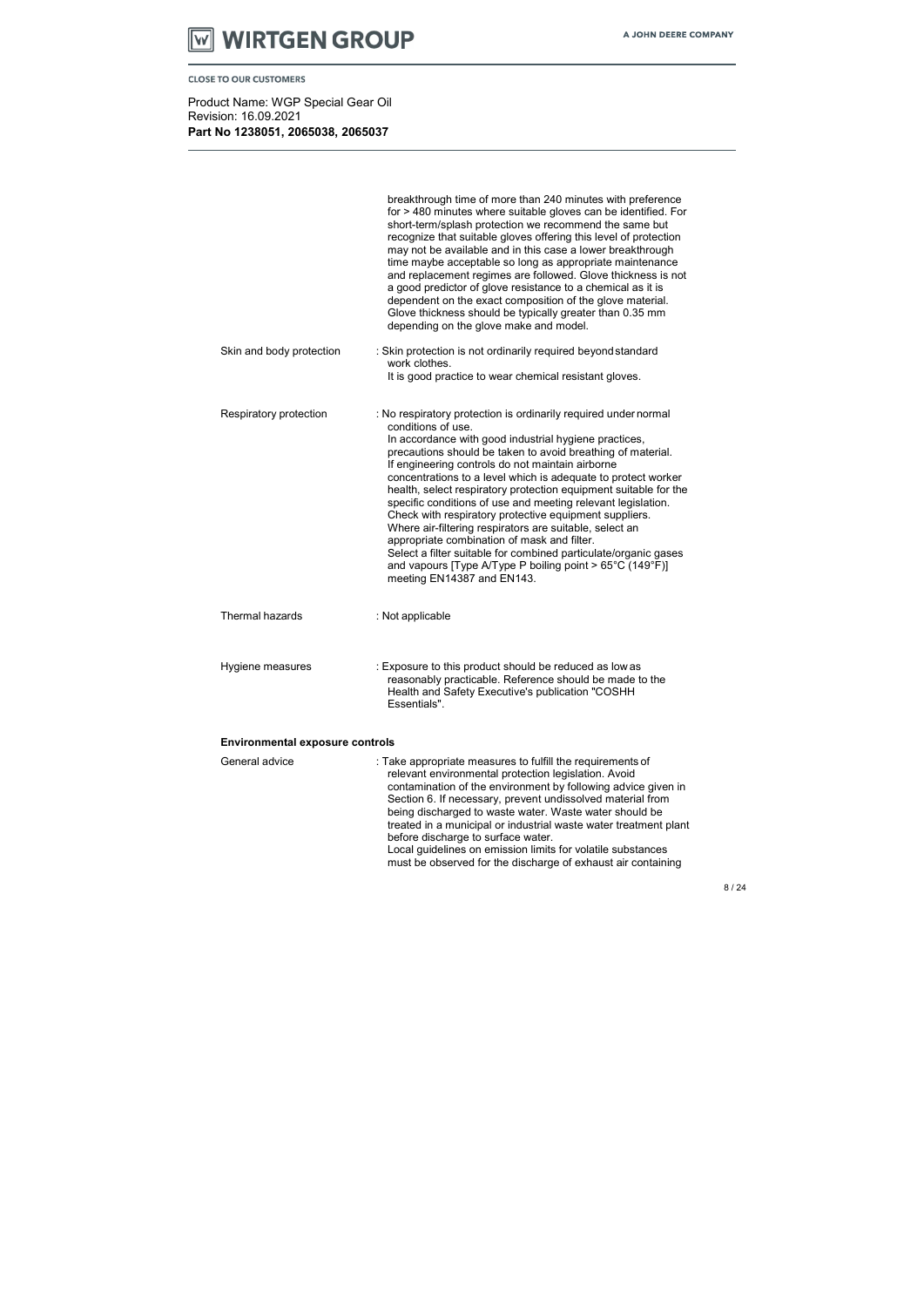

Product Name: WGP Special Gear Oil Revision: 16.09.2021 Part No 1238051, 2065038, 2065037

# SECTION 9: Physical and chemical properties

# 9.1 Information on basic physical and chemical properties

| Appearance                                                                       | : Liquid at room temperature.                            |
|----------------------------------------------------------------------------------|----------------------------------------------------------|
| Colour                                                                           | : amber                                                  |
| Odour                                                                            | : Slight hydrocarbon                                     |
| <b>Odour Threshold</b>                                                           | : Data not available                                     |
| pH                                                                               | : Not applicable                                         |
| pour point                                                                       | : -42 °CMethod: ISO 3016                                 |
| Melting / freezing point                                                         | Data not available                                       |
| Initial boiling point and boiling $\therefore$ 280 °Cestimated value(s)<br>range |                                                          |
| Flash point                                                                      | : 210 $^{\circ}$ C<br>Method: ISO 2592                   |
| Evaporation rate                                                                 | : Data not available                                     |
| Flammability (solid, gas)                                                        | : Data not available                                     |
| Upper explosion limit                                                            | : Typical $10\%$ (V)                                     |
| Lower explosion limit                                                            | : Typical 1 $\%$ (V)                                     |
| Vapour pressure                                                                  | : < 0.5 Pa (20 °C)<br>estimated value(s)                 |
| Relative vapour density                                                          | : > 1estimated value(s)                                  |
| Relative density                                                                 | : $0.878(15 °C)$                                         |
| Density                                                                          | : 878 kg/m3 (15.0 °C)<br>Method: ISO 12185               |
| Solubility(ies)                                                                  |                                                          |
| Water solubility                                                                 | : negligible                                             |
| Solubility in other solvents                                                     | : Data not available                                     |
| Partition coefficient: n-<br>octanol/water                                       | : log Pow: > 6(based on information on similar products) |
| Auto-ignition temperature                                                        | $\therefore$ >                                           |
|                                                                                  |                                                          |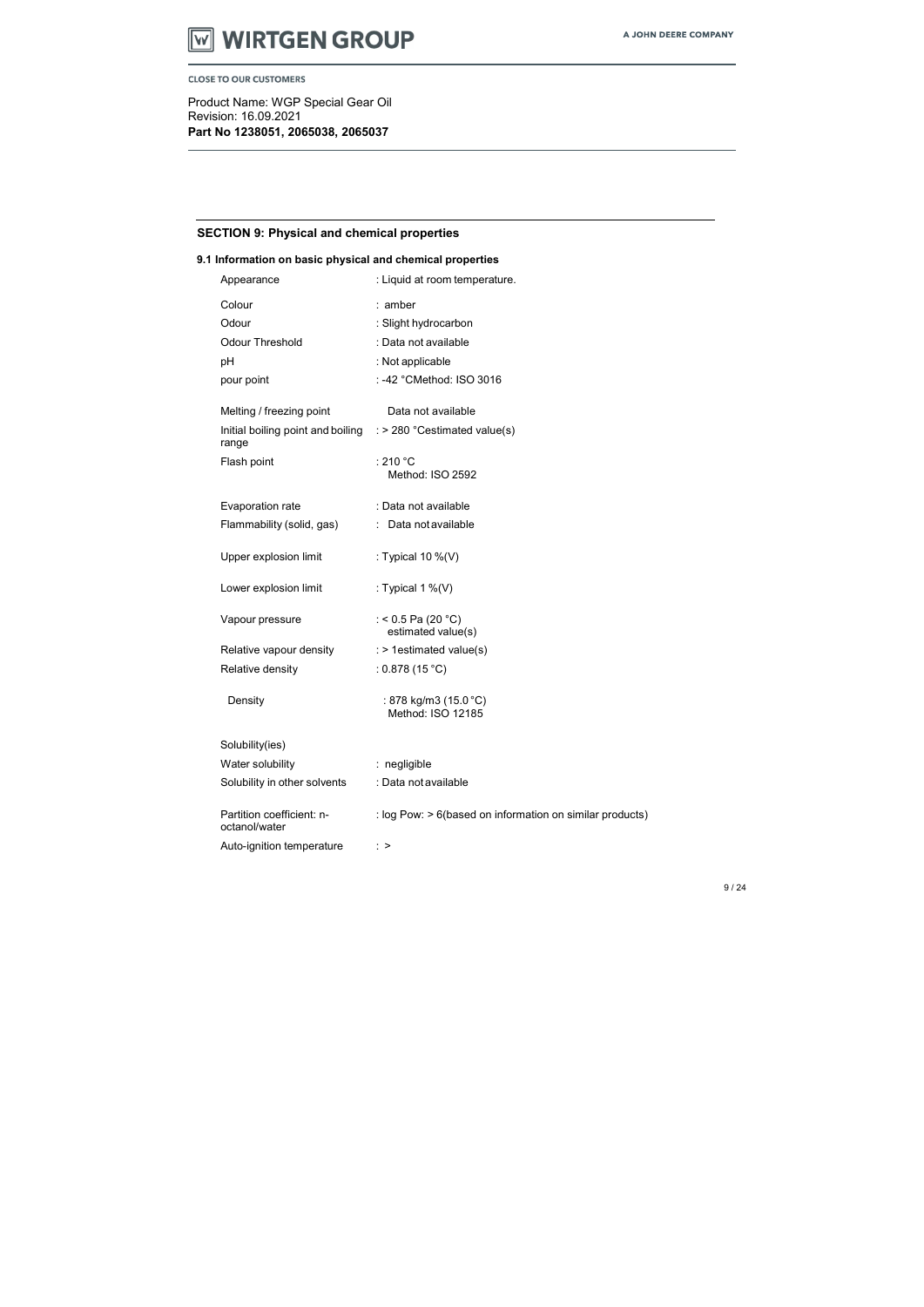

Product Name: WGP Special Gear Oil Revision: 16.09.2021 Part No 1238051, 2065038, 2065037

|                           | 320 °C                                                      |
|---------------------------|-------------------------------------------------------------|
| Decomposition temperature | : Data not available                                        |
| Viscosity                 |                                                             |
| Viscosity, dynamic        | : Data not available                                        |
| Viscosity, kinematic      | : 115 mm2/s (40.0 °C)<br>Method: ISO 3104                   |
|                           | 15.2 mm2/s (100 °C)<br>Method: ISO 3104                     |
| Explosive properties      | : Not classified                                            |
| Oxidizing properties      | : Data not available                                        |
| 9.2 Other information     |                                                             |
| Conductivity              | : This material is not expected to be a static accumulator. |

# SECTION 10: Stability and reactivity

#### 10.1 Reactivity

The product does not pose any further reactivity hazards in addition to those listed in the following sub-paragraph.

# 10.2 Chemical stability

Stable.

No hazardous reaction is expected when handled and stored according to provisions

#### 10.3 Possibility of hazardous reactions

| Hazardous reactions      | : Reacts with strong oxidising agents. |
|--------------------------|----------------------------------------|
| 10.4 Conditions to avoid |                                        |

Conditions to avoid : Extremes of temperature and direct sunlight.

#### 10.5 Incompatible materials

Materials to avoid : Strong oxidising agents.

# 10.6 Hazardous decomposition products

Hazardous decomposition products : No decomposition if stored and applied as directed.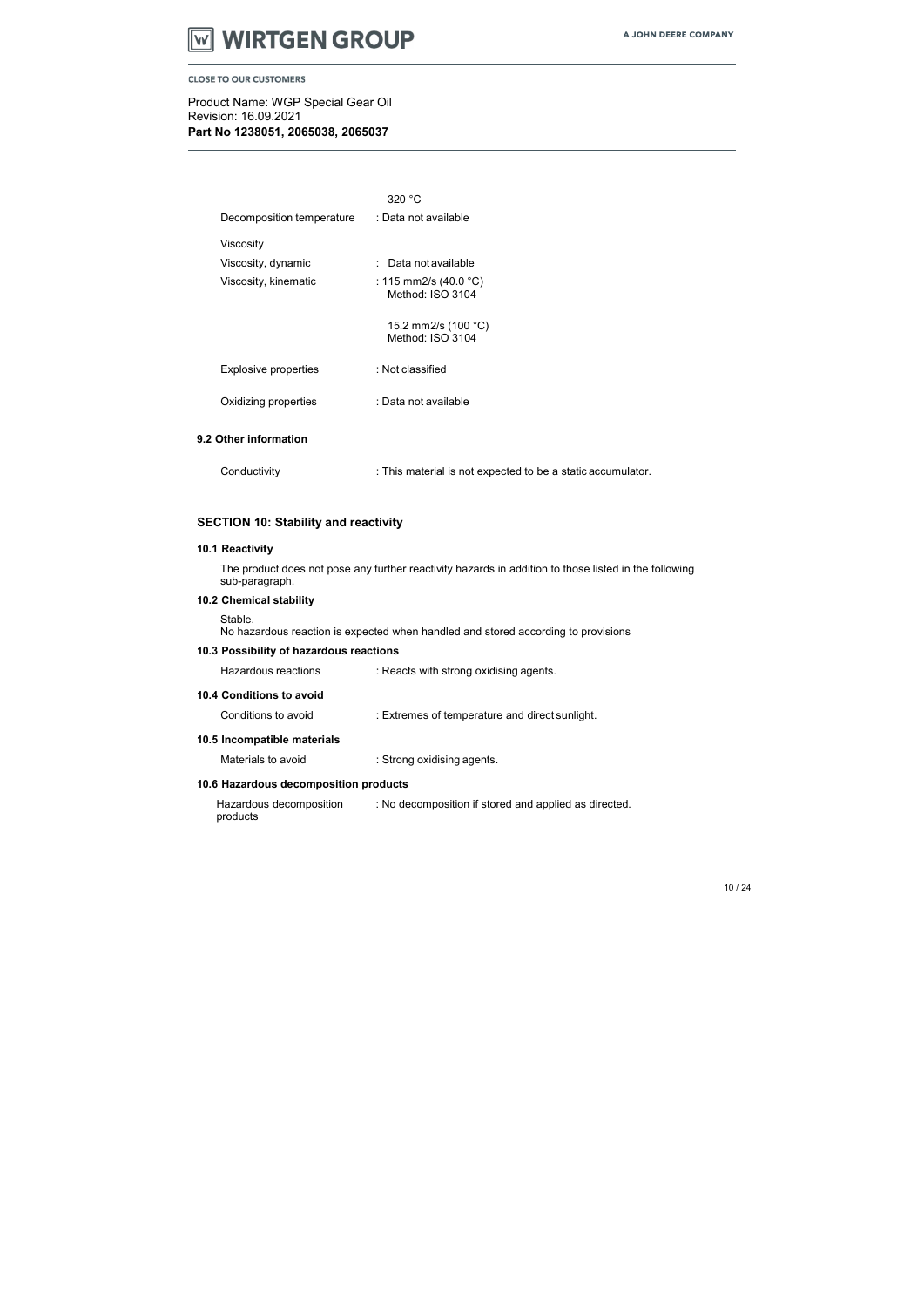

Product Name: WGP Special Gear Oil Revision: 16.09.2021 Part No 1238051, 2065038, 2065037

# SECTION 11: Toxicological information

11.1 Information on toxicological effects

| Basis for assessment                        | : Information given is based on data on the components and<br>the toxicology of similar products. Unless indicated otherwise,<br>the data presented is representative of the product as a<br>whole, rather than for individual component(s). |
|---------------------------------------------|----------------------------------------------------------------------------------------------------------------------------------------------------------------------------------------------------------------------------------------------|
| Information on likely routes of<br>exposure | : Skin and eye contact are the primary routes of exposure<br>although exposure may occur following accidental ingestion.                                                                                                                     |
| <b>Acute toxicity</b><br><u>Product:</u>    |                                                                                                                                                                                                                                              |
|                                             |                                                                                                                                                                                                                                              |

| Acute oral toxicity       | : LD50 rat: $> 5,000$ mg/kg<br>Remarks: Low toxicity:<br>Based on available data, the classification criteria are not met.    |
|---------------------------|-------------------------------------------------------------------------------------------------------------------------------|
| Acute inhalation toxicity | : Remarks: Based on available data, the classification criteria<br>are not met.                                               |
| Acute dermal toxicity     | : LD50 Rabbit: $> 5,000$ mg/kg<br>Remarks: Low toxicity:<br>Based on available data, the classification criteria are not met. |

#### Skin corrosion/irritation

#### Product:

Remarks: Slightly irritating to skin., Prolonged or repeated skin contact without proper cleaning can clog the pores of the skin resulting in disorders such as oil acne/folliculitis., Based on available data, the classification criteria are not met.

#### Serious eye damage/eye irritation

#### Product:

Remarks: Slightly irritating to the eye., Based on available data, the classification criteria are not met.

#### Respiratory or skin sensitisation

#### Product:

Remarks: For respiratory and skin sensitisation:, Not a sensitiser., Based on available data, the classification criteria are not met.

#### Germ cell mutagenicity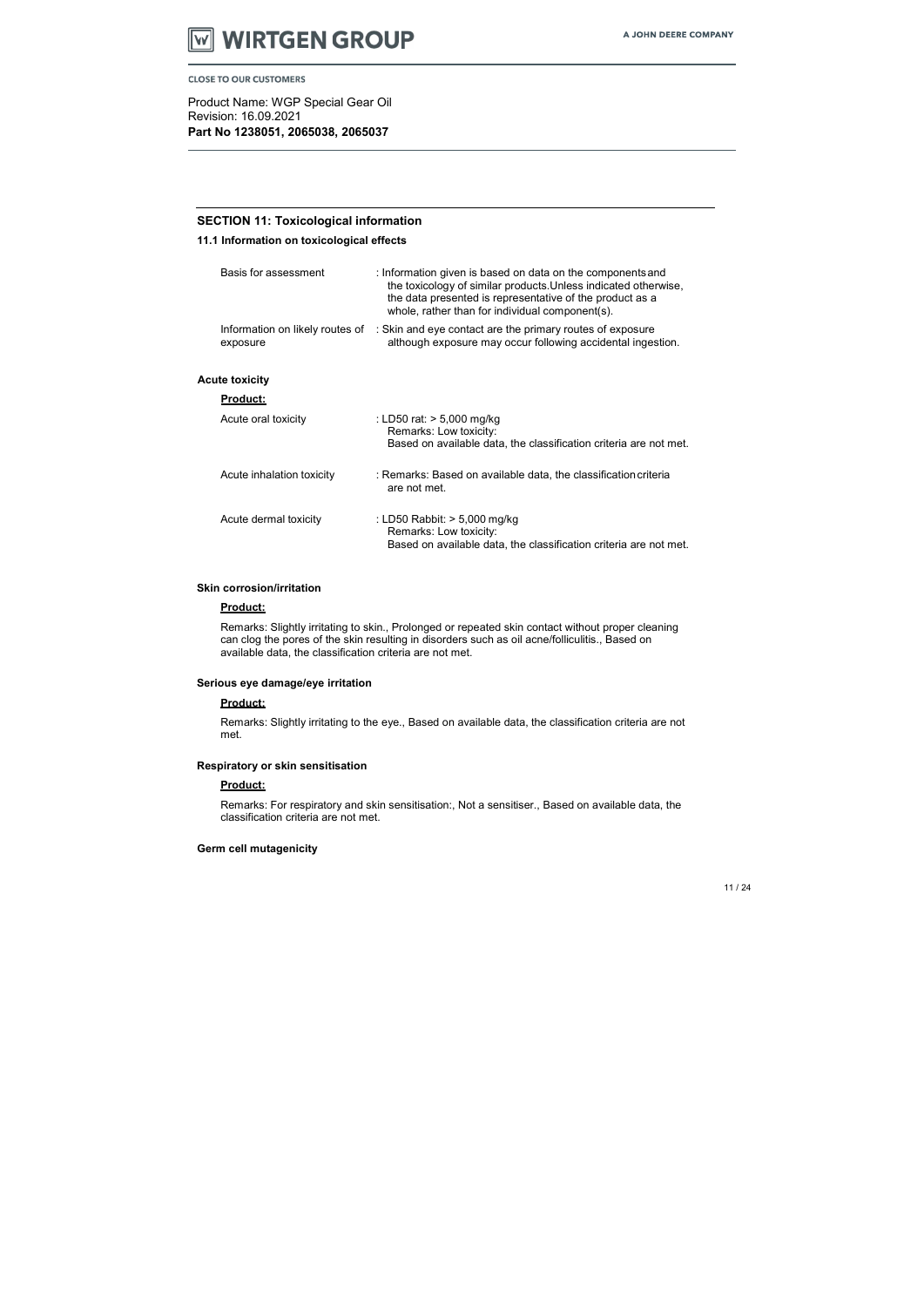

Product Name: WGP Special Gear Oil Revision: 16.09.2021 Part No 1238051, 2065038, 2065037

#### Product:

Product:

: Remarks: Non mutagenic, Based on available data, the classification criteria are not met.

#### **Carcinogenicity**

Remarks: Not a carcinogen., Based on available data, the classification criteria are not met.

| <b>Material</b>            | <b>GHS/CLP Carcinogenicity Classification</b> |
|----------------------------|-----------------------------------------------|
| Highly refined mineral oil | No carcinogenicity classification.            |

#### Reproductive toxicity

Product:

:

Remarks: Not a developmental toxicant., Does not impair fertility., Based on available data, the classification criteria are not met.

#### STOT - single exposure

#### Product:

Remarks: Based on available data, the classification criteria are not met.

#### STOT - repeated exposure

#### Product:

Remarks: Based on available data, the classification criteria are not met.

#### Aspiration toxicity

#### Product:

Not an aspiration hazard.

#### Further information

#### Product:

Remarks: Used oils may contain harmful impurities that have accumulated during use. The concentration of such impurities will depend on use and they may present risks to health and the environment on disposal., ALL used oil should be handled with caution and skin contact avoided as far as possible.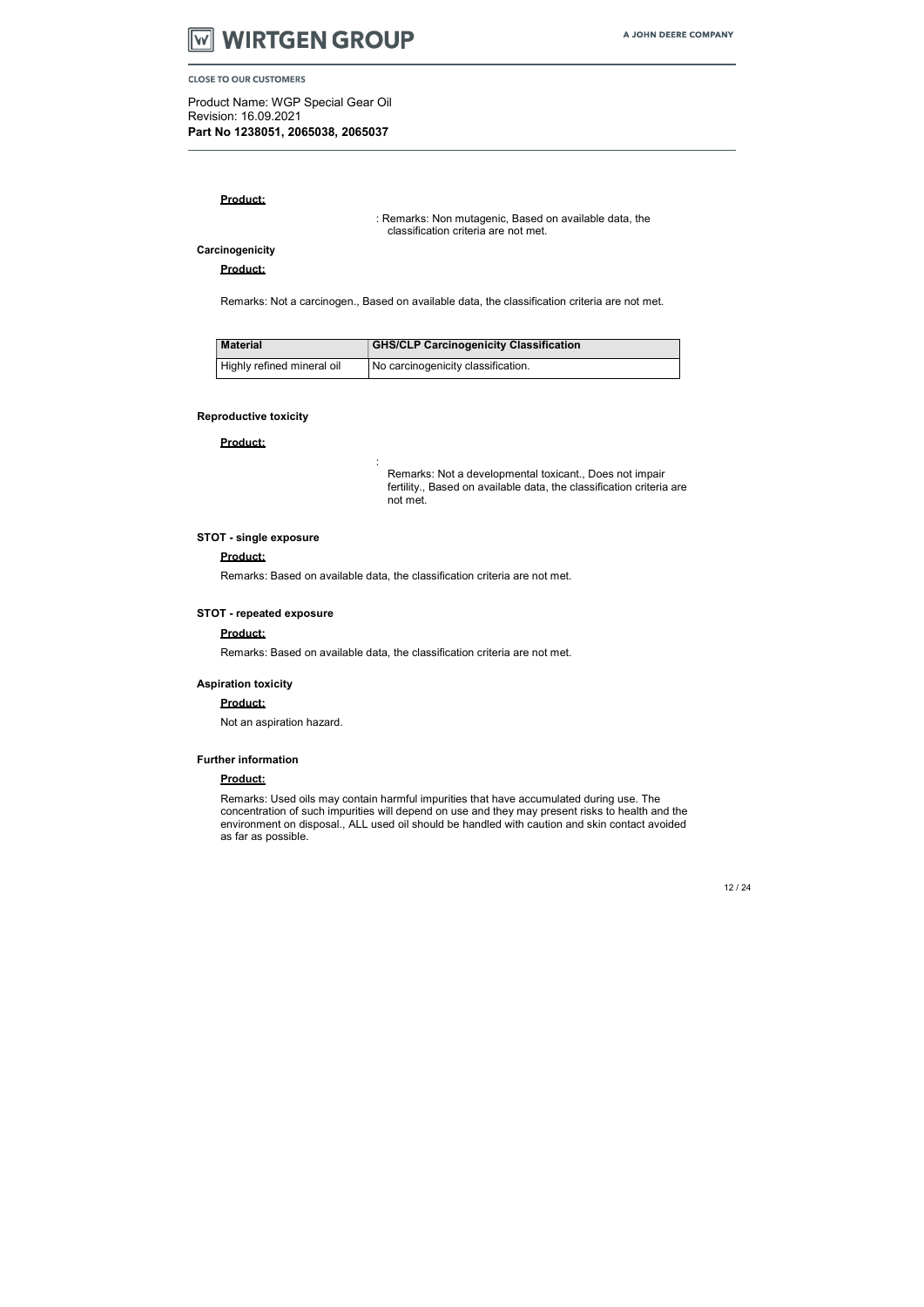

Product Name: WGP Special Gear Oil Revision: 16.09.2021 Part No 1238051, 2065038, 2065037

Remarks: Slightly irritating to respiratory system.

Remarks: Classifications by other authorities under varying regulatory frameworks may exist.

| Summary on evaluation of the CMR properties |                                                                 |
|---------------------------------------------|-----------------------------------------------------------------|
| Germ cell mutagenicity-                     | : This product does not meet the criteria for classification in |
| Assessment                                  | categories 1A/1B.                                               |
| Carcinogenicity -                           | : This product does not meet the criteria for classification in |
| Assessment                                  | categories 1A/1B.                                               |
| Reproductive toxicity -                     | : This product does not meet the criteria for classification in |
| Assessment                                  | categories 1A/1B.                                               |

# SECTION 12: Ecological information

# 12.1 Toxicity

| Basis for assessment<br><u>Product:</u>              | : Ecotoxicological data have not been determined specifically<br>for this product.<br>Information given is based on a knowledge of the components<br>and the ecotoxicology of similar products.<br>Unless indicated otherwise, the data presented is<br>representative of the product as a whole, rather than for<br>individual component(s).(LL/EL/IL50 expressed as the<br>nominal amount of product required to prepare aqueous test<br>extract). Test data for additive packages has also been used in<br>the classification of this product. |
|------------------------------------------------------|---------------------------------------------------------------------------------------------------------------------------------------------------------------------------------------------------------------------------------------------------------------------------------------------------------------------------------------------------------------------------------------------------------------------------------------------------------------------------------------------------------------------------------------------------|
|                                                      |                                                                                                                                                                                                                                                                                                                                                                                                                                                                                                                                                   |
| Toxicity to fish (Acute<br>toxicity)                 | : Remarks: LL/EL/IL50 10-100 mg/l<br>Harmful                                                                                                                                                                                                                                                                                                                                                                                                                                                                                                      |
| Toxicity to crustacean (Acute<br>toxicity)           | : Remarks: LL/EL/IL50 10-100 mg/l<br>Harmful                                                                                                                                                                                                                                                                                                                                                                                                                                                                                                      |
| Toxicity to algae/aquatic<br>plants (Acute toxicity) | : Remarks: LL/EL/IL50 10-100 mg/l<br>Harmful                                                                                                                                                                                                                                                                                                                                                                                                                                                                                                      |
| Toxicity to fish (Chronic<br>toxicity)               | : Remarks: Data not available                                                                                                                                                                                                                                                                                                                                                                                                                                                                                                                     |
| Toxicity to crustacean<br>(Chronic toxicity)         | : Remarks: Data not available                                                                                                                                                                                                                                                                                                                                                                                                                                                                                                                     |
| Toxicity to microorganisms                           |                                                                                                                                                                                                                                                                                                                                                                                                                                                                                                                                                   |
| (Acute toxicity)                                     | Remarks: Data not available                                                                                                                                                                                                                                                                                                                                                                                                                                                                                                                       |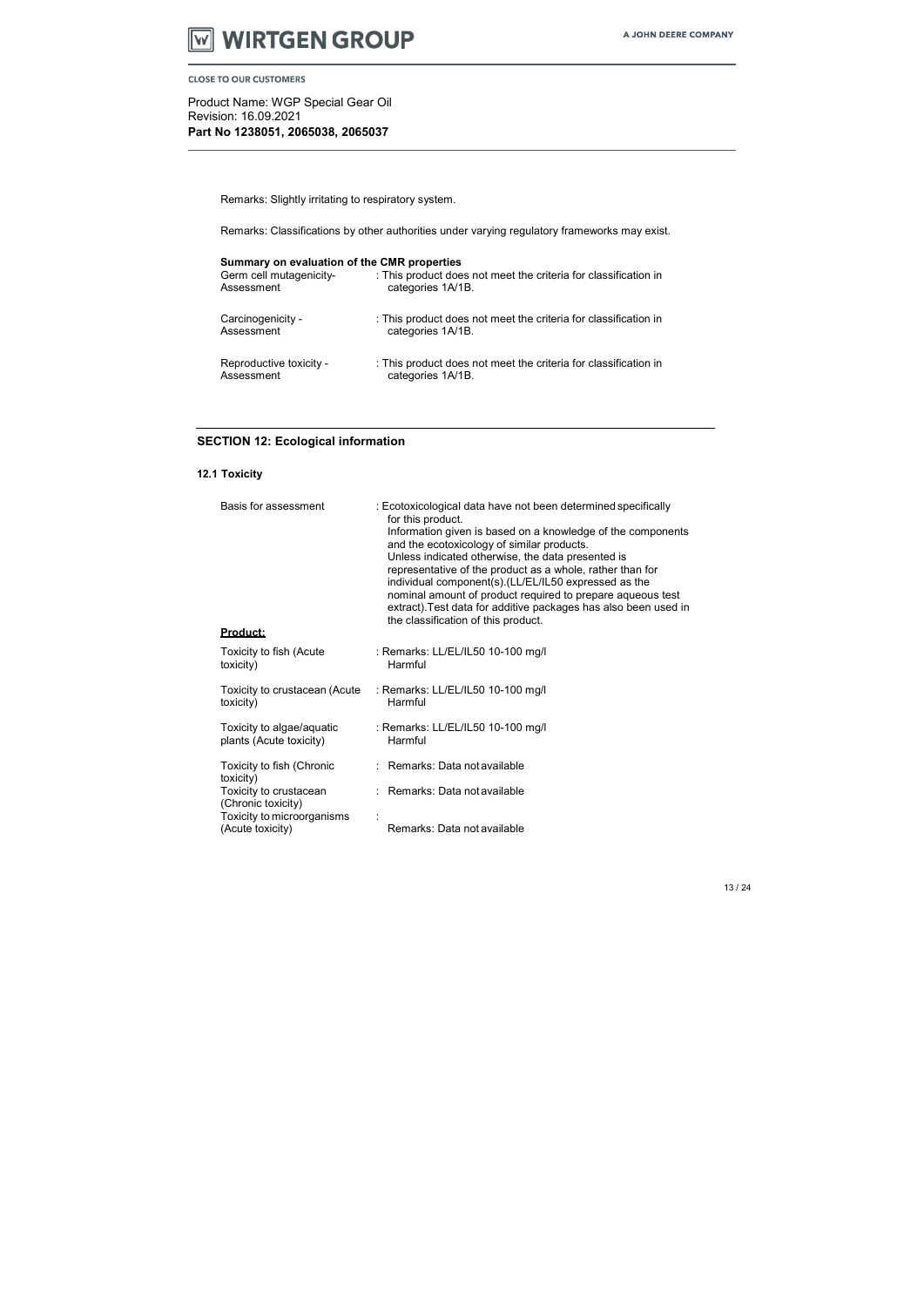# **WIRTGEN GROUP**

**CLOSE TO OUR CUSTOMERS** 

Product Name: WGP Special Gear Oil Revision: 16.09.2021 Part No 1238051, 2065038, 2065037

### Components: Alkyl dithiophosphate : M-Factor (Short-term (acute) aquatic hazard) Alkenyl amine : M-Factor (Short-term (acute) aquatic hazard) M-Factor (Long-term (chronic) aquatic hazard) Alkyl amine : M-Factor (Short-term (acute) aquatic hazard) : 1 : 10 : 10 : 1 Alcohols, C12-14, ethoxylated : M-Factor (Short-term (acute) : 1 aquatic hazard) 12.2 Persistence and degradability Product: Biodegradability : Remarks: Not readily biodegradable., Major constituents are inherently biodegradable, but contains components that may persist in the environment. 12.3 Bioaccumulative potential Product: Bioaccumulation : Remarks: Contains components with the potential to bioaccumulate. Partition coefficient: noctanol/water 12.4 Mobility in soil Product: : log Pow: > 6Remarks: (based on information on similar products) Mobility **Mobility** : Remarks: Liquid under most environmental conditions., If it enters soil, it will adsorb to soil particles and will not be mobile. Remarks: Floats on water. 12.5 Results of PBT and vPvB assessment Product: Assessment : This mixture does not contain any REACH registered substances that are assessed to be a PBT or a vPvB. 12.6 Other adverse effects Product: Additional ecological information : Does not have ozone depletion potential, photochemical ozone creation potential or global warming potential., Product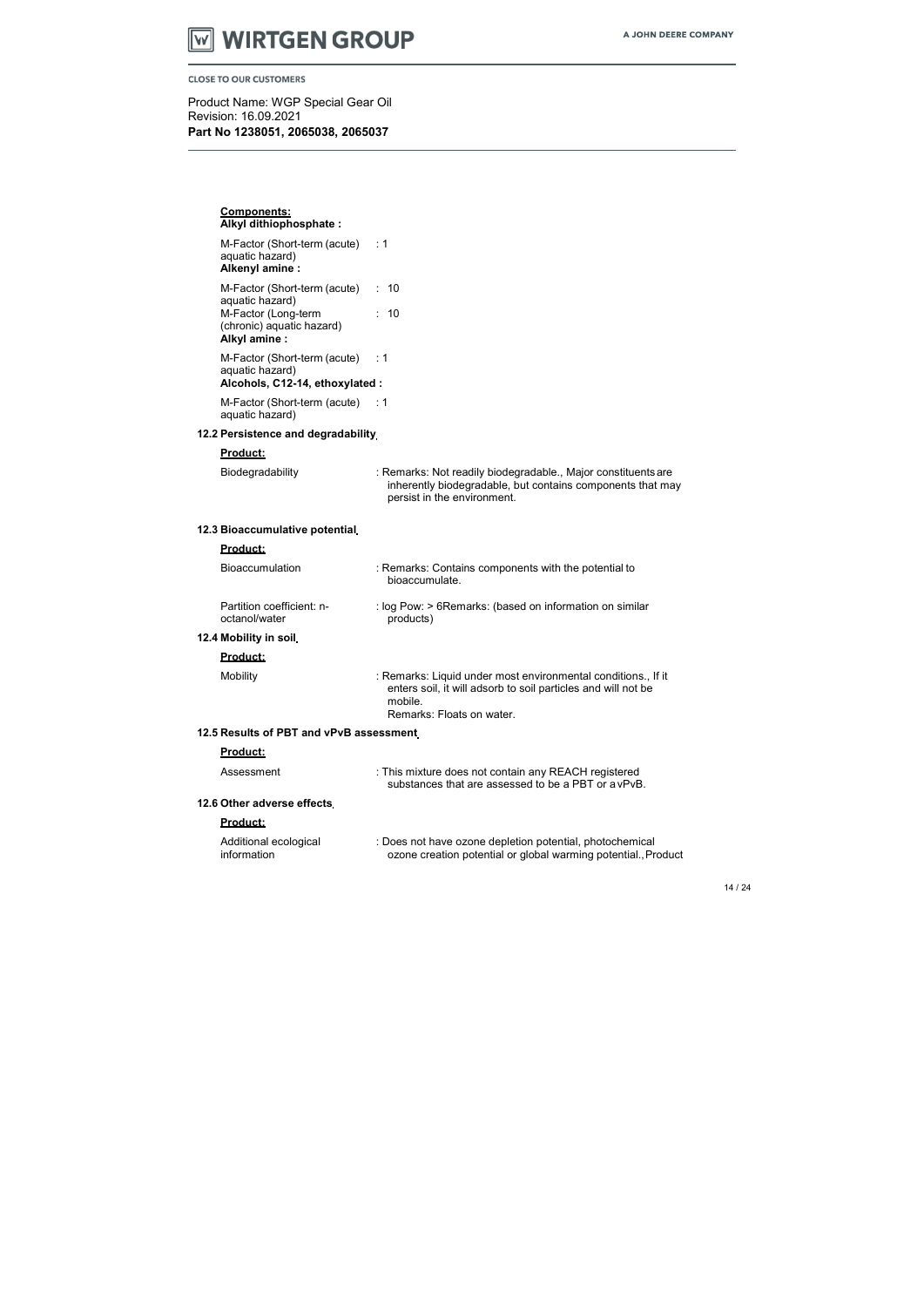

Product Name: WGP Special Gear Oil Revision: 16.09.2021 Part No 1238051, 2065038, 2065037

15 / 24

is a mixture of non-volatile components, which will not be released to air in any significant quantities under normal conditions of use. Poorly soluble mixture., Causes physical fouling of aquatic organisms.

# SECTION 13: Disposal considerations

#### 13.1 Waste treatment methods

| Product                | : Recover or recycle if possible.<br>It is the responsibility of the waste generator to determine the<br>toxicity and physical properties of the material generated to<br>determine the proper waste classification and disposal<br>methods in compliance with applicable regulations.<br>Do not dispose into the environment, in drains or in water<br>courses                                                                                                                                                                                                                              |
|------------------------|----------------------------------------------------------------------------------------------------------------------------------------------------------------------------------------------------------------------------------------------------------------------------------------------------------------------------------------------------------------------------------------------------------------------------------------------------------------------------------------------------------------------------------------------------------------------------------------------|
|                        | Waste product should not be allowed to contaminate soil or<br>ground water, or be disposed of into the environment.<br>Waste, spills or used product is dangerous waste.<br>Waste arising from a spillage or tank cleaning should be<br>disposed of in accordance with prevailing regulations,<br>preferably to a recognised collector or contractor. The<br>competence of the collector or contractor should be<br>established beforehand.<br>Do not dispose of tank water bottoms by allowing them to<br>drain into the ground. This will result in soil and groundwater<br>contamination. |
|                        | MARPOL - see International Convention for the Prevention of<br>Pollution from Ships (MARPOL 73/78) which provides<br>technical aspects at controlling pollutions from ships.                                                                                                                                                                                                                                                                                                                                                                                                                 |
| Contaminated packaging | : Dispose in accordance with prevailing regulations, preferably<br>to a recognized collector or contractor. The competence of<br>the collector or contractor should be established beforehand.<br>Disposal should be in accordance with applicable regional,<br>national, and local laws and regulations.                                                                                                                                                                                                                                                                                    |
| Local legislation      |                                                                                                                                                                                                                                                                                                                                                                                                                                                                                                                                                                                              |
| Waste catalogue        |                                                                                                                                                                                                                                                                                                                                                                                                                                                                                                                                                                                              |
|                        | EU Waste Disposal Code (EWC):                                                                                                                                                                                                                                                                                                                                                                                                                                                                                                                                                                |
| <b>Waste Code</b>      |                                                                                                                                                                                                                                                                                                                                                                                                                                                                                                                                                                                              |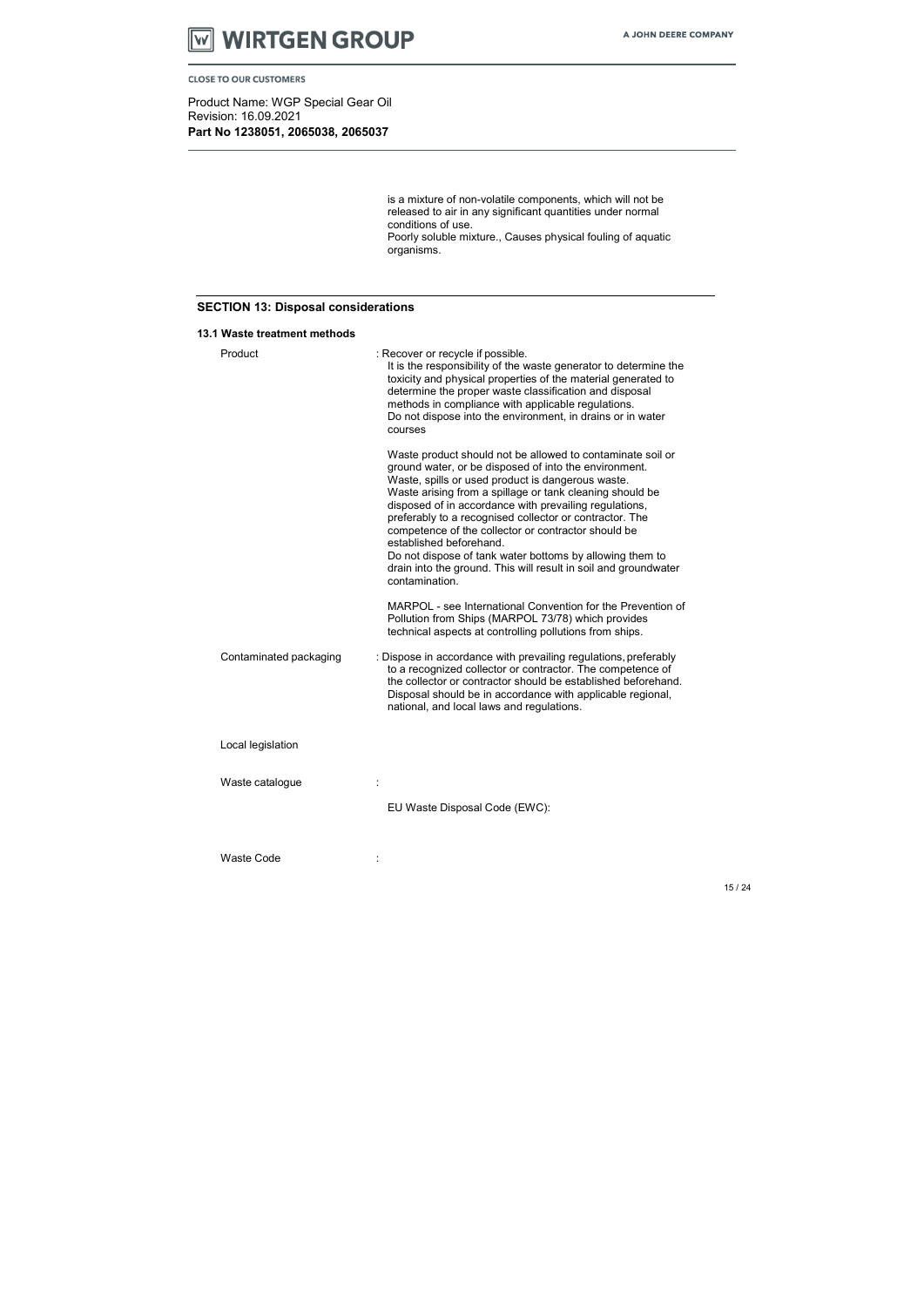

Product Name: WGP Special Gear Oil Revision: 16.09.2021 Part No 1238051, 2065038, 2065037

#### 13 02 06\*

Remarks : Disposal should be in accordance with applicable regional, national, and local laws and regulations.

> Classification of waste is always the responsibility of the end user.

Hazardous Waste (England and Wales) Regulations 2005.

# SECTION 14: Transport information

| 14.1 UN number                    |                                                                                                                                                                                      |
|-----------------------------------|--------------------------------------------------------------------------------------------------------------------------------------------------------------------------------------|
| <b>ADR</b>                        | Not regulated as a dangerous good                                                                                                                                                    |
| <b>RID</b>                        | Not regulated as a dangerous good                                                                                                                                                    |
| <b>IMDG</b>                       | Not regulated as a dangerous good                                                                                                                                                    |
| <b>IATA</b>                       | Not regulated as a dangerous good                                                                                                                                                    |
| 14.2 Proper shipping name         |                                                                                                                                                                                      |
| <b>ADR</b>                        | Not regulated as a dangerous good                                                                                                                                                    |
| <b>RID</b>                        | Not regulated as a dangerous good                                                                                                                                                    |
| <b>IMDG</b>                       | Not regulated as a dangerous good                                                                                                                                                    |
| <b>IATA</b>                       | Not regulated as a dangerous good                                                                                                                                                    |
| 14.3 Transport hazard class       |                                                                                                                                                                                      |
| <b>ADR</b>                        | Not regulated as a dangerous good                                                                                                                                                    |
| <b>RID</b>                        | Not regulated as a dangerous good                                                                                                                                                    |
| <b>IMDG</b>                       | Not regulated as a dangerous good                                                                                                                                                    |
| <b>IATA</b>                       | Not regulated as a dangerous good                                                                                                                                                    |
| 14.4 Packing group                |                                                                                                                                                                                      |
| <b>ADR</b>                        | Not regulated as a dangerous good                                                                                                                                                    |
| <b>RID</b>                        | Not regulated as a dangerous good                                                                                                                                                    |
| <b>IMDG</b>                       | Not regulated as a dangerous good                                                                                                                                                    |
| <b>IATA</b>                       | Not regulated as a dangerous good                                                                                                                                                    |
| <b>14.5 Environmental hazards</b> |                                                                                                                                                                                      |
| <b>ADR</b>                        | Not regulated as a dangerous good                                                                                                                                                    |
| <b>RID</b>                        | Not regulated as a dangerous good                                                                                                                                                    |
| <b>IMDG</b>                       | Not regulated as a dangerous good                                                                                                                                                    |
| 14.6 Special precautions for user |                                                                                                                                                                                      |
| Remarks                           | : Special Precautions: Refer to Section 7, Handling & Storage,<br>for special precautions which a user needs to be aware of or<br>needs to comply with in connection with transport. |

#### 14.7 Transport in bulk according to Annex II of MARPOL 73/78 and the IBC Code

Not applicable for product as supplied. MARPOL Annex 1 rules apply for bulk shipments by sea.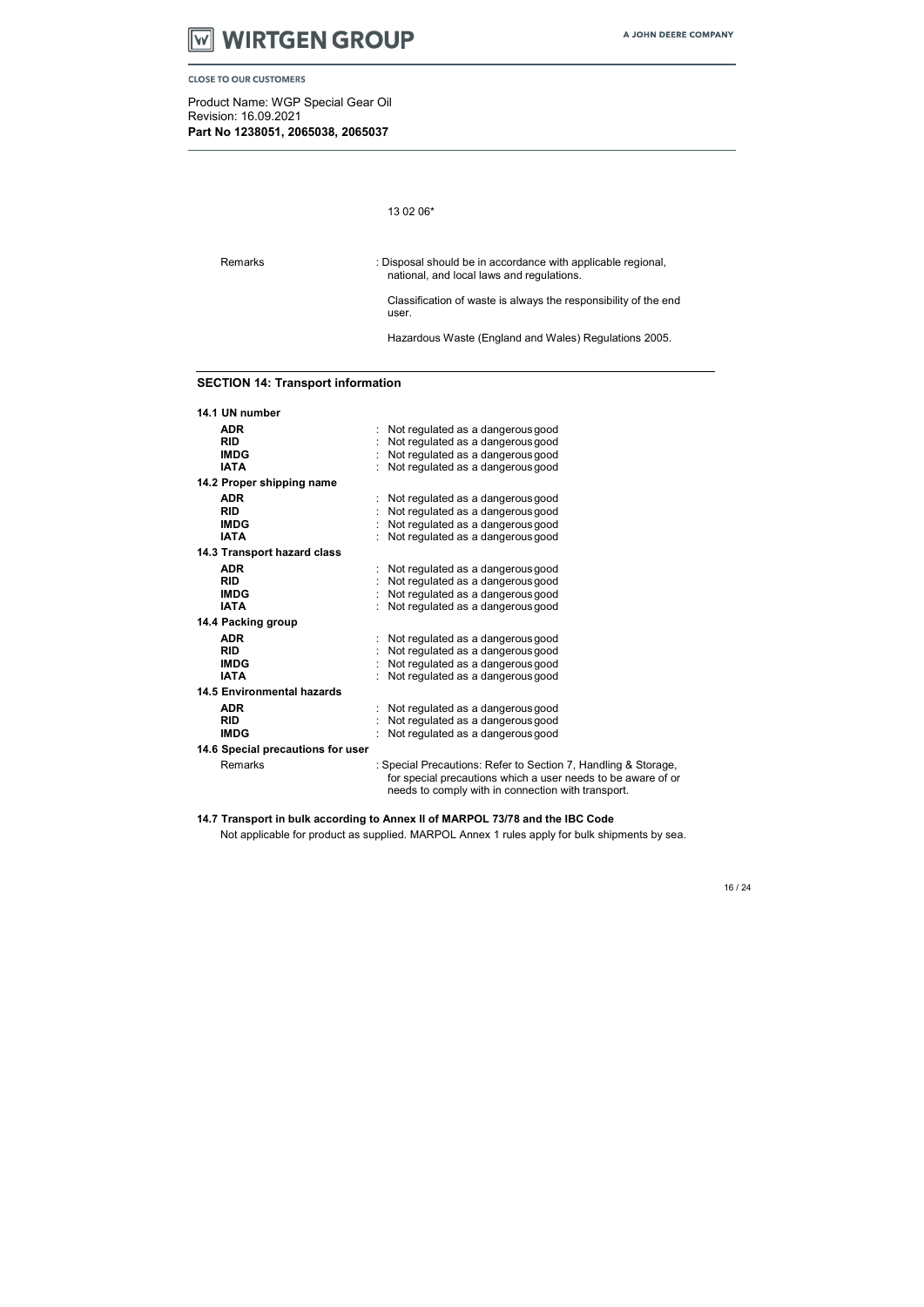

Product Name: WGP Special Gear Oil Revision: 16.09.2021 Part No 1238051, 2065038, 2065037

#### SECTION 15: Regulatory information

15.1 Safety, health and environmental regulations/legislation specific for the substance or mixture

Other regulations : The regulatory information is not intended to be comprehensive. Other regulations may apply to this material.

| REACH - List of substances subject to authorisation | : Product is not subject to |
|-----------------------------------------------------|-----------------------------|
| (Annex XIV)                                         | Authorisation under REACH.  |
|                                                     |                             |

Volatile organic compounds : 0 %

Environmental Protection Act 1990 (as amended). Health and Safety at Work etc. Act 1974. Consumers Protection Act 1987. Pollution Prevention and Control Act 1999. Environment Act 1995. Factories Act 1961. The Carriage of Dangerous Goods and Use of Transportable Pressure Equipment (Amendment) Regulations 2011. Chemicals (Hazard Information and Packaging for Supply) Regulations 2009. Control of Substances Hazardous to Health Regulations 2002 (as amended). Merchant Shipping (Dangerous Goods and Marine Pollutants) Regulations 1997. Reporting of Injuries, Diseases and Dangerous Occurrences Regulations 1995 (as amended). Personal Protective Equipment Regulations 2002. Personal Protective Equipment at Work Regulations 1992. Hazardous Waste (England and Wales) Regulations 2005(as amended). Control of Major Accident Hazards Regulations 1999 (as amended). Renewable Transport Fuel Obligations Order 2007 (as amended). Energy Act 2011. Environmental Permitting (England and Wales) Regulations 2010 (as amended). Waste (England and Wales) Regulations 2011 (as amended). Planning (Hazardous Substances) Act 1990 and associated regulations. The Environmental Protection (Controls on Ozone-Depleting Substances) Regulations 2011.

Regulation (EC) No 1907/2006 of the European Parliament and of the Council of 18 December 2006 concerning the Registration, Evaluation, Authorisation and Restriction of Chemicals (REACH), annex XIV. Regulation (EC) No 1907/2006 of the European Parliament and of the Council of 18 December 2006 concerning the Registration, Evaluation, Authorisation and Restriction of Chemicals (REACH), annex XVII. Directive 2004/37/EC on the protection of workers from the risks related to exposure to carcinogens or mutagens at work and its amendments. Directive 1994/33/EC on the protection of young people at work and its amendments.

Council Directive 92/85/EEC on the introduction of measures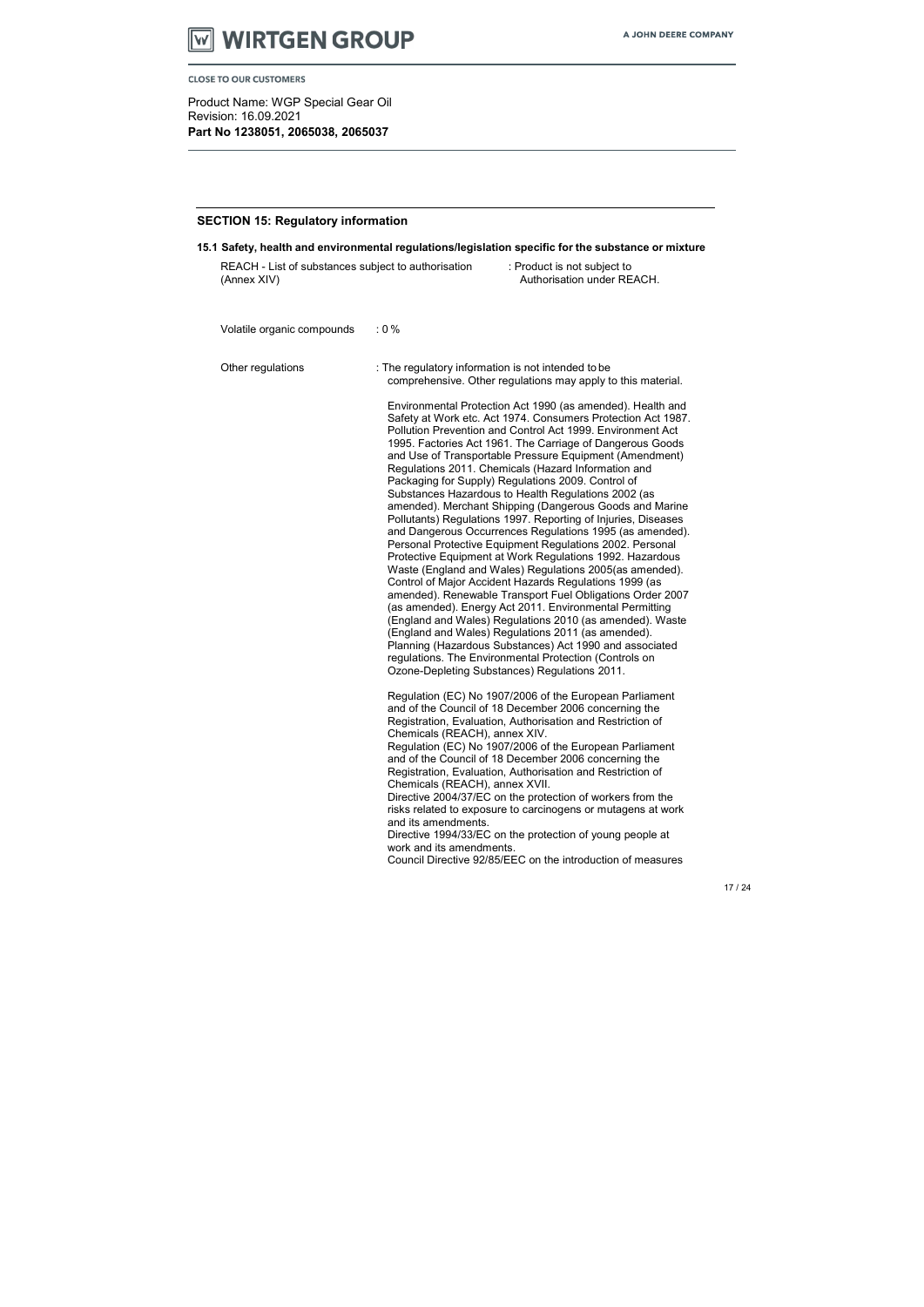٧ì

Product Name: WGP Special Gear Oil Revision: 16.09.2021 Part No 1238051, 2065038, 2065037

to encourage improvements in the safety and health at work of pregnant workers and workers who have recently given birth or are breastfeeding and its amendments.

#### The components of this product are reported in the following inventories:

REACH : Notified with Restrictions.<br>TSCA : All components listed. : All components listed.

#### 15.2 Chemical safety assessment

No Chemical Safety Assessment has been carried out for this substance/mixture by the supplier. No Chemical Safety Assessment has been carried out for this substance/mixture by the supplier.

#### SECTION 16: Other information

### REGULATION (EC) No 1272/2008 Classification procedure:

Long-term (chronic) aquatic hazard, Category 3, H412

Expert judgement and weight of evidence determination.

#### Full text of H-Statements

| Flammable liquid and vapour.                                       |
|--------------------------------------------------------------------|
| Toxic if swallowed.                                                |
| Harmful if swallowed.                                              |
| May be fatal if swallowed and enters airways.                      |
| Toxic in contact with skin.                                        |
| Causes severe skin burns and eye damage.                           |
| Causes skin irritation.                                            |
| Causes serious eye damage.                                         |
| Harmful if inhaled.                                                |
| May cause respiratory irritation.                                  |
| Suspected of damaging fertility or the unborn child.               |
| May cause damage to organs through prolonged or repeated exposure. |
| Very toxic to aquatic life.                                        |
| Very toxic to aquatic life with long lasting effects.              |
| Toxic to aquatic life with long lasting effects.                   |
| Harmful to aquatic life with long lasting effects.                 |
|                                                                    |

#### Full text of other abbreviations

| Acute Tox.             | Acute toxicity                                     |
|------------------------|----------------------------------------------------|
| <b>Aquatic Acute</b>   | Short-term (acute) aquatic hazard                  |
| <b>Aquatic Chronic</b> | Long-term (chronic) aquatic hazard                 |
| Asp. Tox.              | Aspiration hazard                                  |
| Eye Dam.               | Serious eye damage                                 |
| Flam. Liq.             | Flammable liquids                                  |
| Repr.                  | Reproductive toxicity                              |
| Skin Corr.             | Skin corrosion                                     |
| Skin Irrit.            | <b>Skin irritation</b>                             |
| STOT RE                | Specific target organ toxicity - repeated exposure |
| STOT SE                | Specific target organ toxicity - single exposure   |
|                        |                                                    |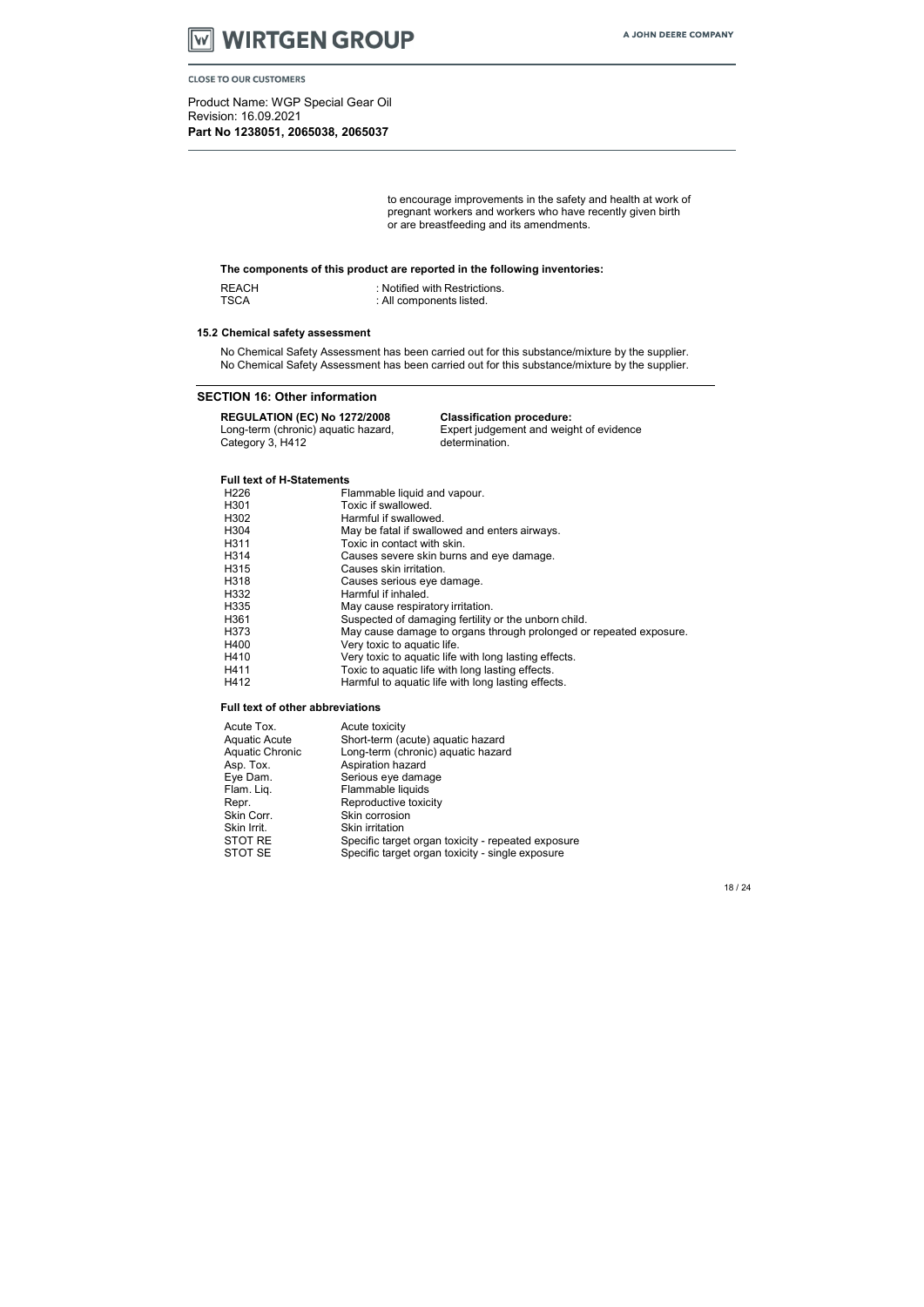

Product Name: WGP Special Gear Oil Revision: 16.09.2021 Part No 1238051, 2065038, 2065037

| Abbreviations and Acronyms | : The standard abbreviations and acronyms used in this<br>document can be looked up in reference literature (e.g.<br>scientific dictionaries) and/or websites.                                                                                                                                                                                                                                                                                                                                                                                                                                                                                                                                                                                                                                                                                                                                                                                                                                                                                                                                                                                                                                                                                                                                                                                                                                                                                                                                                                                                                                                                                                                                                                                                                                                                                           |
|----------------------------|----------------------------------------------------------------------------------------------------------------------------------------------------------------------------------------------------------------------------------------------------------------------------------------------------------------------------------------------------------------------------------------------------------------------------------------------------------------------------------------------------------------------------------------------------------------------------------------------------------------------------------------------------------------------------------------------------------------------------------------------------------------------------------------------------------------------------------------------------------------------------------------------------------------------------------------------------------------------------------------------------------------------------------------------------------------------------------------------------------------------------------------------------------------------------------------------------------------------------------------------------------------------------------------------------------------------------------------------------------------------------------------------------------------------------------------------------------------------------------------------------------------------------------------------------------------------------------------------------------------------------------------------------------------------------------------------------------------------------------------------------------------------------------------------------------------------------------------------------------|
|                            | ACGIH = American Conference of Governmental Industrial<br>Hygienists<br>ADR = European Agreement concerning the International<br>Carriage of Dangerous Goods by Road<br>AICS = Australian Inventory of Chemical Substances<br>ASTM = American Society for Testing and Materials<br>BEL = Biological exposure limits<br>BTEX = Benzene, Toluene, Ethylbenzene, Xylenes<br>CAS = Chemical Abstracts Service<br>CEFIC = European Chemical Industry Council<br>CLP = Classification Packaging and Labelling<br>COC = Cleveland Open-Cup<br>DIN = Deutsches Institut fur Normung<br><b>DMEL = Derived Minimal Effect Level</b><br><b>DNEL = Derived No Effect Level</b><br>DSL = Canada Domestic Substance List<br>EC = European Commission<br>EC50 = Effective Concentration fifty<br>ECETOC = European Center on Ecotoxicology and<br><b>Toxicology Of Chemicals</b><br><b>ECHA = European Chemicals Agency</b><br>EINECS = The European Inventory of Existing Commercial<br><b>Chemical Substances</b><br>EL50 = Effective Loading fifty<br><b>ENCS = Japanese Existing and New Chemical Substances</b><br>Inventory<br>EWC = European Waste Code<br>GHS = Globally Harmonised System of Classification and<br>Labelling of Chemicals<br>IARC = International Agency for Research on Cancer<br>IATA = International Air Transport Association<br>IC50 = Inhibitory Concentration fifty<br>IL50 = Inhibitory Level fifty<br><b>IMDG = International Maritime Dangerous Goods</b><br><b>INV = Chinese Chemicals Inventory</b><br>$IP346$ = Institute of Petroleum test method $N^{\circ}$ 346 for the<br>determination of polycyclic aromatics DMSO-extractables<br>KECI = Korea Existing Chemicals Inventory<br>LC50 = Lethal Concentration fifty<br>$LD50 = Lethal Does fifty per cent.$<br>LL/EL/IL = Lethal Loading/Effective Loading/Inhibitory loading |
|                            | $LL50 = Lethal$ Loading fifty<br>MARPOL = International Convention for the Prevention of<br>Pollution From Ships<br>NOEC/NOEL = No Observed Effect Concentration / No<br><b>Observed Effect Level</b>                                                                                                                                                                                                                                                                                                                                                                                                                                                                                                                                                                                                                                                                                                                                                                                                                                                                                                                                                                                                                                                                                                                                                                                                                                                                                                                                                                                                                                                                                                                                                                                                                                                    |
|                            | OE_HPV = Occupational Exposure - High Production Volume<br>PBT = Persistent, Bioaccumulative and Toxic<br>PICCS = Philippine Inventory of Chemicals and Chemical                                                                                                                                                                                                                                                                                                                                                                                                                                                                                                                                                                                                                                                                                                                                                                                                                                                                                                                                                                                                                                                                                                                                                                                                                                                                                                                                                                                                                                                                                                                                                                                                                                                                                         |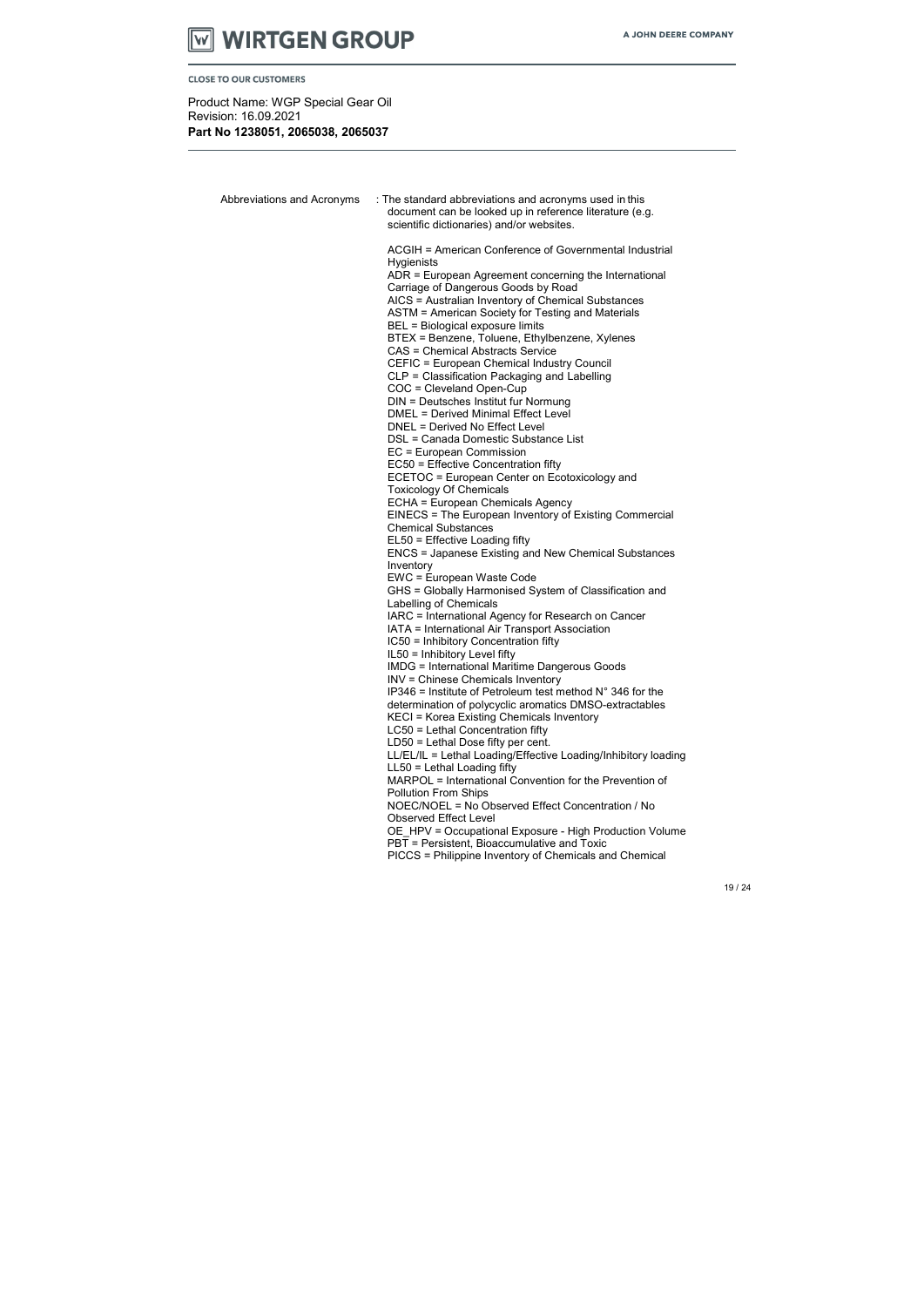

Product Name: WGP Special Gear Oil Revision: 16.09.2021 Part No 1238051, 2065038, 2065037

|                                                                 | Substances<br><b>PNEC = Predicted No Effect Concentration</b><br><b>REACH = Registration Evaluation And Authorisation Of</b><br>Chemicals<br>RID = Regulations Relating to International Carriage of<br>Dangerous Goods by Rail<br><b>SKIN DES = Skin Designation</b><br>STEL = Short term exposure limit<br><b>TRA = Targeted Risk Assessment</b><br><b>TSCA = US Toxic Substances Control Act</b><br>TWA = Time-Weighted Average<br>vPvB = very Persistent and very Bioaccumulative |
|-----------------------------------------------------------------|---------------------------------------------------------------------------------------------------------------------------------------------------------------------------------------------------------------------------------------------------------------------------------------------------------------------------------------------------------------------------------------------------------------------------------------------------------------------------------------|
| <b>Further information</b>                                      |                                                                                                                                                                                                                                                                                                                                                                                                                                                                                       |
| Training advice                                                 | : Provide adequate information, instruction and training for<br>operators.                                                                                                                                                                                                                                                                                                                                                                                                            |
| Other information                                               | : A vertical bar ( ) in the left margin indicates an amendment<br>from the previous version.                                                                                                                                                                                                                                                                                                                                                                                          |
| Sources of key data used to<br>compile the Safety Data<br>Sheet | : The quoted data are from, but not limited to, one or more<br>sources of information (e.g. toxicological data from Shell<br>Health Services, material suppliers' data, CONCAWE, EU<br>IUCLID date base, EC 1272 regulation, etc).                                                                                                                                                                                                                                                    |
| <b>Identified Uses according to the Use Descriptor System</b>   |                                                                                                                                                                                                                                                                                                                                                                                                                                                                                       |
| <b>Uses - Worker</b><br>Title                                   | General use of lubricants and greases in vehicles or<br>machinery - Professional                                                                                                                                                                                                                                                                                                                                                                                                      |
| <b>Uses - Worker</b><br>Title                                   | General use of lubricants and greases in vehicles or<br>machinery.- Industrial                                                                                                                                                                                                                                                                                                                                                                                                        |

This information is based on our current knowledge and is intended to describe the product for the purposes of health, safety and environmental requirements only. It should not therefore be construed as guaranteeing any specific property of the product.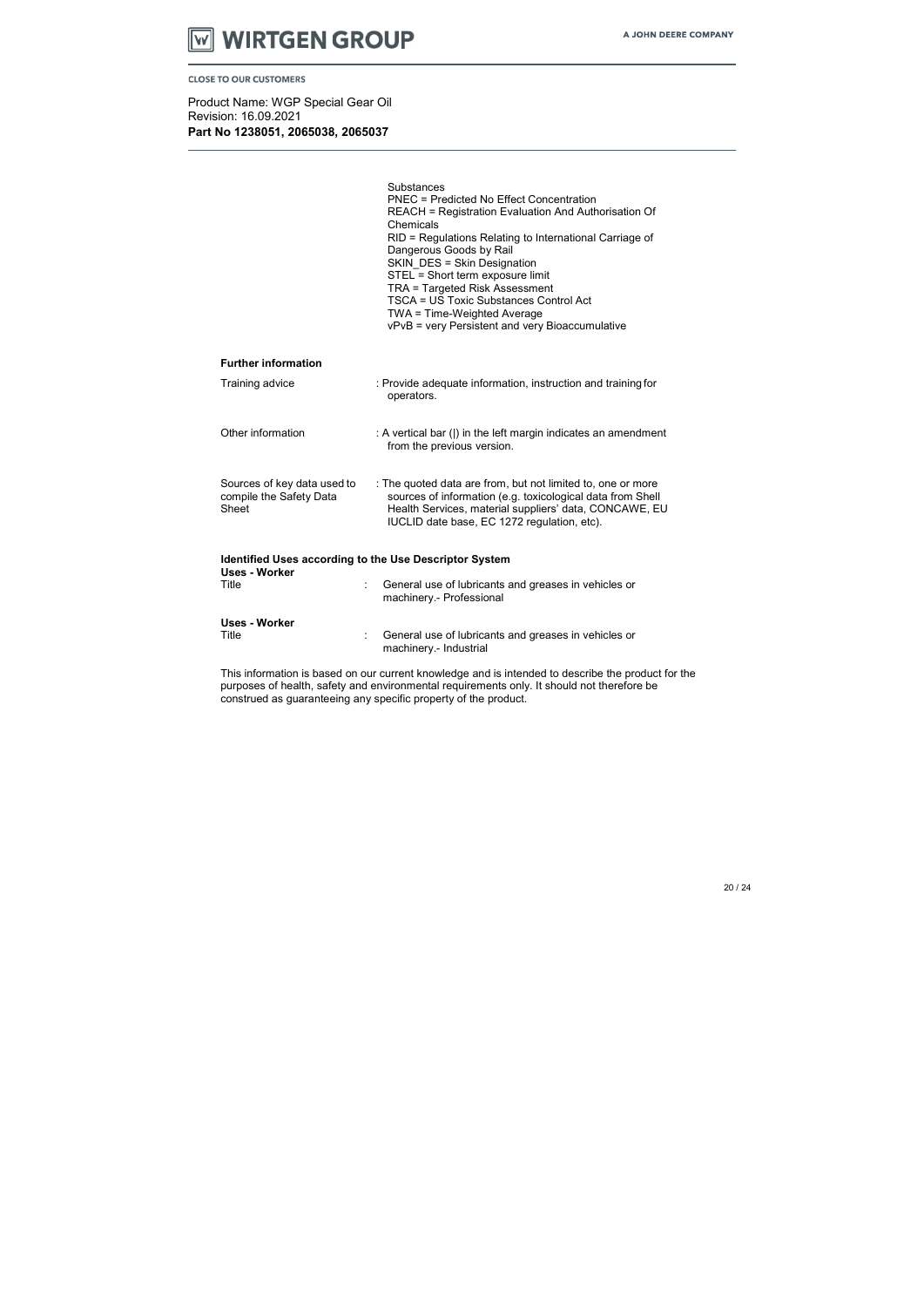

Product Name: WGP Special Gear Oil Revision: 16.09.2021 Part No 1238051, 2065038, 2065037

| <b>Exposure Scenario - Worker</b> |                                                                                                                                                                                                                                                          |
|-----------------------------------|----------------------------------------------------------------------------------------------------------------------------------------------------------------------------------------------------------------------------------------------------------|
| 300000010642                      |                                                                                                                                                                                                                                                          |
| <b>SECTION 1</b>                  | <b>EXPOSURE SCENARIO TITLE</b>                                                                                                                                                                                                                           |
| <b>Title</b>                      | General use of lubricants and greases in vehicles or<br>machinery.- Professional                                                                                                                                                                         |
| <b>Use Descriptor</b>             | Sector of Use: SU22<br>Process Categories: PROC 1, PROC 2, PROC 8a, PROC<br>8b, PROC 20<br>Environmental Release Categories: ERC9a, ERC9b,<br>ESVOC SpERC 9.6b.v1                                                                                        |
| <b>Scope of process</b>           | Covers general use of lubricants and greases in vehicles or<br>machinery in closed systems. Includes filling and draining of<br>containers and operation of enclosed machinery (including<br>engines) and associated maintenance and storage activities. |

| <b>SECTION 2</b>              | <b>OPERATIONAL CONDITIONS AND RISK MANAGEMENT</b><br><b>MEASURES</b> |
|-------------------------------|----------------------------------------------------------------------|
| <b>Additional Information</b> | No exposure assessment presented for human health.                   |

| Section 2.1             | <b>Control of Worker Exposure</b> |
|-------------------------|-----------------------------------|
| Product Characteristics |                                   |

**Contributing Scenarios | Risk Management Measures** 

| <b>Section 2.2</b>                                                                                            | <b>Control of Environmental Exposure</b>                     |          |  |
|---------------------------------------------------------------------------------------------------------------|--------------------------------------------------------------|----------|--|
| <b>Amounts Used</b>                                                                                           |                                                              |          |  |
| EU tonnage (tonnes per year):                                                                                 |                                                              | 5,387.2  |  |
| Fraction of EU tonnage used in region:                                                                        |                                                              | 0.1      |  |
| Fraction of Regional tonnage used locally:                                                                    |                                                              | 0.1      |  |
| <b>Frequency and Duration of Use</b>                                                                          |                                                              |          |  |
| Emission Days (days/year):                                                                                    |                                                              | 365      |  |
| Environmental factors not influenced by risk management                                                       |                                                              |          |  |
| Local freshwater dilution factor:                                                                             |                                                              | 10       |  |
| Local marine water dilution factor:                                                                           |                                                              | 100      |  |
| <b>Other Operational Conditions affecting Environmental Exposure</b>                                          |                                                              |          |  |
| Negligible wastewater emissions as process operates without water                                             |                                                              |          |  |
| contact.                                                                                                      |                                                              |          |  |
| Release fraction to air from process (after typical onsite RMMs) :                                            |                                                              |          |  |
| Release fraction to wastewater from process (after typical onsite                                             |                                                              | 5.00E-04 |  |
| RMMs and before (municipal) sewage treatment plant):                                                          |                                                              |          |  |
| Release fraction to soil from process (after typical onsite RMMs):<br>1E-03                                   |                                                              |          |  |
| Technical conditions and measures at process level (source) to prevent release                                |                                                              |          |  |
|                                                                                                               | Common practices vary across sites thus conservative process |          |  |
| release estimates used.                                                                                       |                                                              |          |  |
| Technical onsite conditions and measures to reduce or limit discharges, air<br>emissions and releases to soil |                                                              |          |  |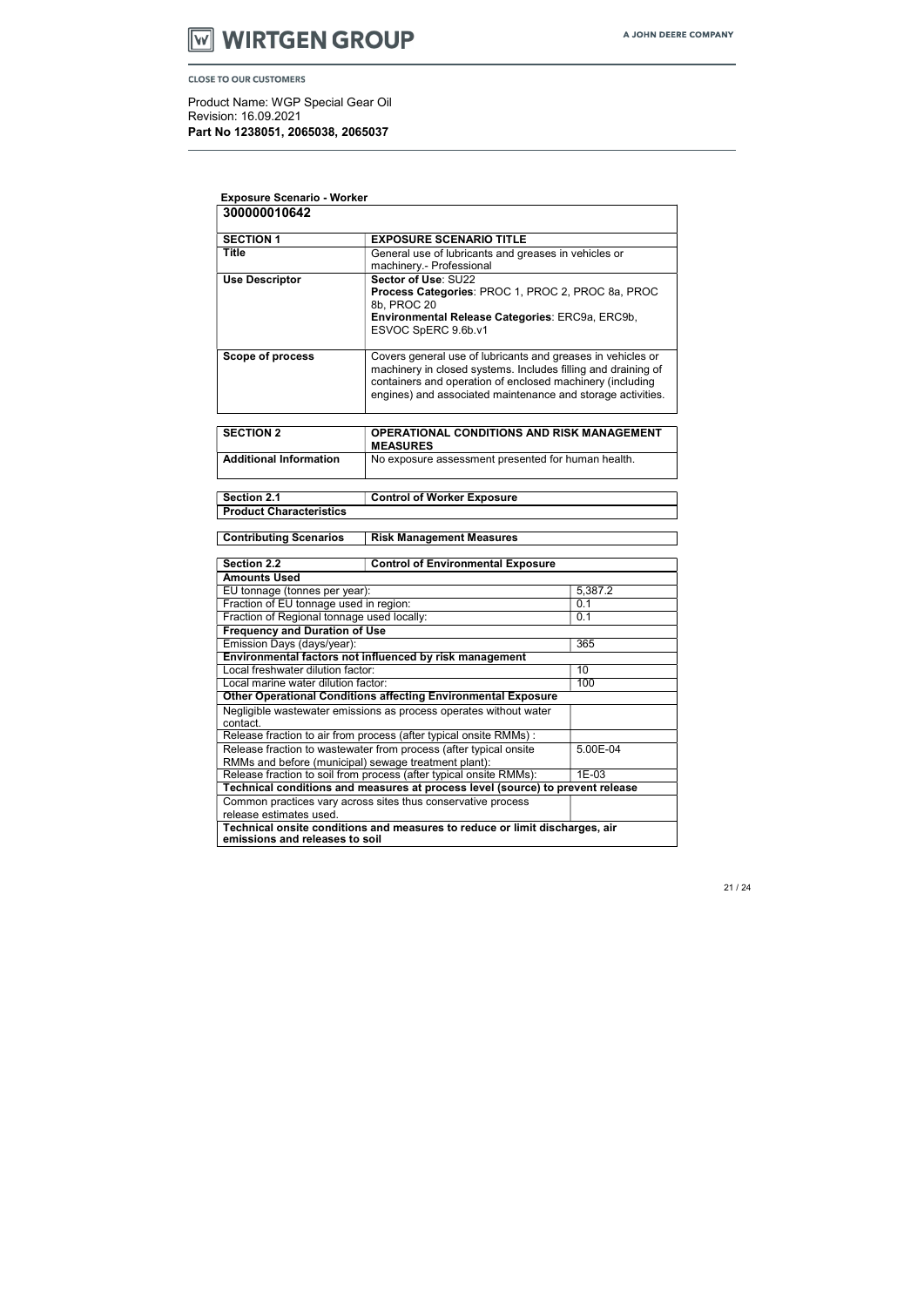# **WIRTGEN GROUP** W

**CLOSE TO OUR CUSTOMERS** 

Product Name: WGP Special Gear Oil Revision: 16.09.2021

Part No 1238051, 2065038, 2065037

#### SECTION 3 EXPOSURE ESTIMATION Section 3.1 - Health

| Prevent discharge of undissolved substance to or recover from onsite                         |              |  |
|----------------------------------------------------------------------------------------------|--------------|--|
| wastewater.<br>Organisational measures to prevent/limit release from site                    |              |  |
|                                                                                              |              |  |
| Do not apply industrial sludge to natural soils.                                             |              |  |
| Sludge should be incinerated, contained or reclaimed.                                        |              |  |
|                                                                                              |              |  |
| Conditions and Measures related to municipal sewage treatment plant                          |              |  |
| Estimated substance removal from wastewater via domestic sewage                              | 87.3         |  |
| treatment $(\%)$                                                                             |              |  |
| Assumed domestic sewage treatment plant flow (m3/d)                                          | $2.00E + 03$ |  |
| Maximum allowable site quantity (MSafe) based on OCs and RMMs                                | 424.6        |  |
| as above (kg/day) :                                                                          |              |  |
| <b>Conditions and Measures related to external treatment of waste for disposal</b>           |              |  |
| External treatment and disposal of waste should comply with applicable local and/or regional |              |  |
| regulations.                                                                                 |              |  |
|                                                                                              |              |  |
| Conditions and measures related to external recovery of waste                                |              |  |
| External recovery and recycling of waste should comply with applicable local and/or regional |              |  |
| regulations.                                                                                 |              |  |
|                                                                                              |              |  |

If scaling reveals a condition of unsafe use (i.e., RCRs > 1), additional RMMs or a sitespecific chemical safety assessment is required.

No exposure assessment presented for human health.

### Section 3.2 -Environment

Used ECETOC TRA model.

| <b>SECTION 4</b>     | <b>GUIDANCE TO CHECK COMPLIANCE WITH THE</b><br><b>EXPOSURE SCENARIO</b> |
|----------------------|--------------------------------------------------------------------------|
| Section 4.1 - Health |                                                                          |

No exposure assessment presented for human health.

#### Section 4.2 -Environment

Guidance is based on assumed operating conditions which may not be applicable to all sites; thus, scaling may be necessary to define appropriate site-specific risk management measures.

Further details on scaling and control technologies are provided in SpERC factsheet (http://cefic.org).

For further information see www.ATIEL.org/REACH\_GES.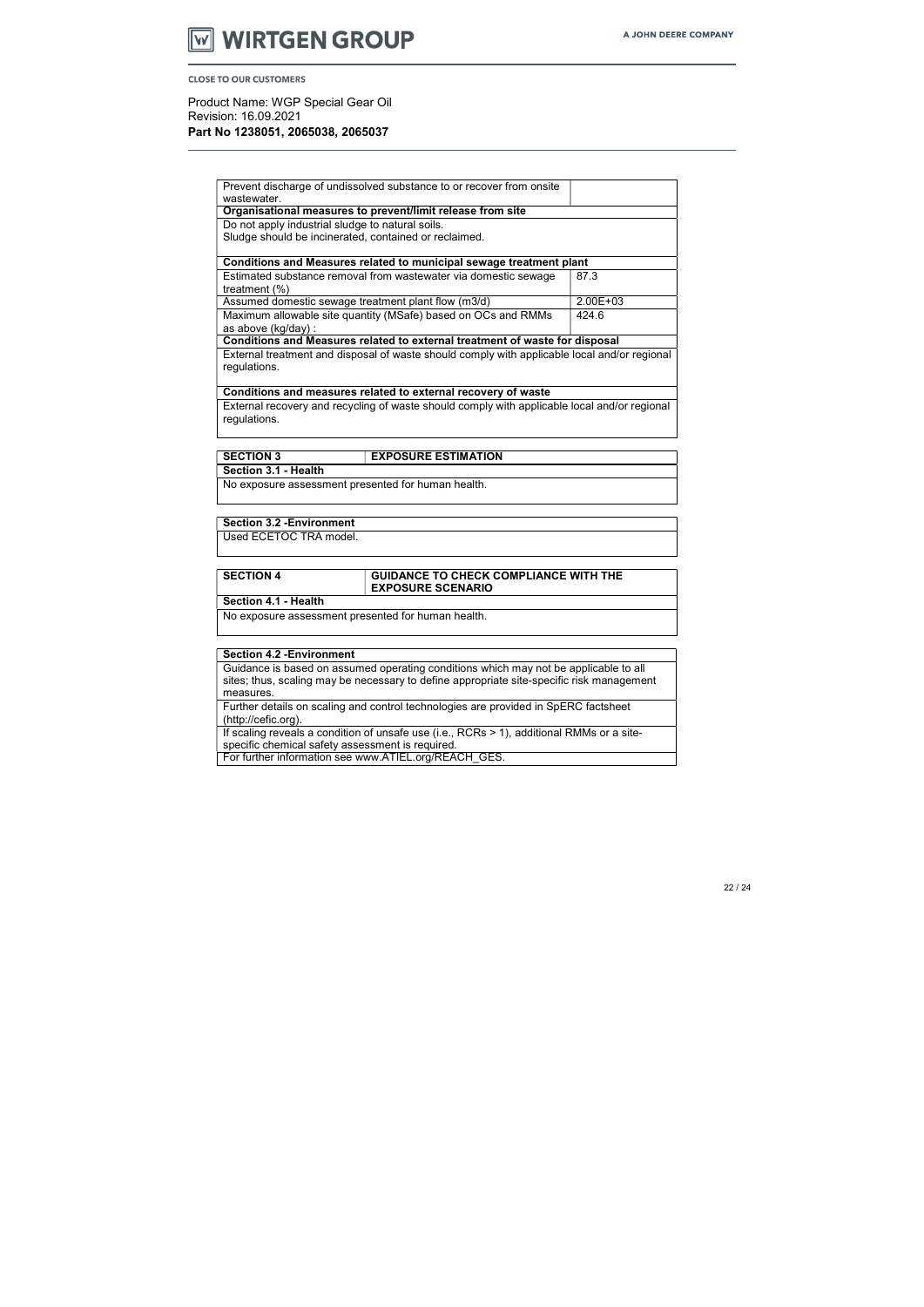

Product Name: WGP Special Gear Oil Revision: 16.09.2021 Part No 1238051, 2065038, 2065037

| <b>Exposure Scenario - Worker</b>                                                  |                                                                                                             |              |
|------------------------------------------------------------------------------------|-------------------------------------------------------------------------------------------------------------|--------------|
| 300000010643                                                                       |                                                                                                             |              |
|                                                                                    |                                                                                                             |              |
| <b>SECTION 1</b>                                                                   | <b>EXPOSURE SCENARIO TITLE</b>                                                                              |              |
| <b>Title</b>                                                                       | General use of lubricants and greases in vehicles or                                                        |              |
|                                                                                    | machinery.- Industrial                                                                                      |              |
| <b>Use Descriptor</b>                                                              | Sector of Use: SU3                                                                                          |              |
|                                                                                    | Process Categories: PROC 1, PROC 2, PROC 8b, PROC 9<br>Environmental Release Categories: ERC4, ERC7, ATIEL- |              |
|                                                                                    | ATC SPERC 4.Bi.v1                                                                                           |              |
|                                                                                    |                                                                                                             |              |
| Scope of process                                                                   | Covers general use of lubricants and greases in vehicles or                                                 |              |
|                                                                                    | machinery in closed systems. Includes filling and draining of                                               |              |
|                                                                                    | containers and operation of enclosed machinery (including                                                   |              |
|                                                                                    | engines) and associated maintenance and storage activities.                                                 |              |
|                                                                                    |                                                                                                             |              |
| <b>SECTION 2</b>                                                                   | <b>OPERATIONAL CONDITIONS AND RISK MANAGEMENT</b>                                                           |              |
|                                                                                    | <b>MEASURES</b>                                                                                             |              |
| <b>Additional Information</b>                                                      | No exposure assessment presented for human health.                                                          |              |
|                                                                                    |                                                                                                             |              |
| <b>Section 2.1</b>                                                                 | <b>Control of Worker Exposure</b>                                                                           |              |
| <b>Product Characteristics</b>                                                     |                                                                                                             |              |
|                                                                                    |                                                                                                             |              |
| <b>Contributing Scenarios</b>                                                      | <b>Risk Management Measures</b>                                                                             |              |
|                                                                                    |                                                                                                             |              |
| Section 2.2                                                                        | <b>Control of Environmental Exposure</b>                                                                    |              |
| <b>Amounts Used</b>                                                                |                                                                                                             |              |
| EU tonnage (tonnes per year):                                                      |                                                                                                             | $2.63E + 03$ |
| Fraction of EU tonnage used in region:                                             |                                                                                                             | 0.1          |
| Fraction of Regional tonnage used locally:                                         |                                                                                                             | 0.1          |
| <b>Frequency and Duration of Use</b>                                               |                                                                                                             |              |
| Emission Days (days/year):                                                         |                                                                                                             | 300          |
|                                                                                    | Environmental factors not influenced by risk management                                                     |              |
| Local freshwater dilution factor:                                                  |                                                                                                             | 10           |
| Local marine water dilution factor:                                                |                                                                                                             | 100          |
|                                                                                    | Other Operational Conditions affecting Environmental Exposure                                               |              |
| contact.                                                                           | Negligible wastewater emissions as process operates without water                                           |              |
|                                                                                    | Release fraction to air from process (after typical onsite RMMs) :                                          | 5.00E-05     |
|                                                                                    | Release fraction to wastewater from process (after typical onsite                                           |              |
| 2.00E-11<br>RMMs and before (municipal) sewage treatment plant):                   |                                                                                                             |              |
| Release fraction to soil from process (after typical onsite RMMs):<br>$\mathbf{0}$ |                                                                                                             |              |
| Technical conditions and measures at process level (source) to prevent release     |                                                                                                             |              |
|                                                                                    | Common practices vary across sites thus conservative process                                                |              |
| release estimates used.                                                            |                                                                                                             |              |
|                                                                                    | Technical onsite conditions and measures to reduce or limit discharges, air                                 |              |

emissions and releases to soil

Treat air emission to provide a typical removal efficiency of  $(\%)$  | 70